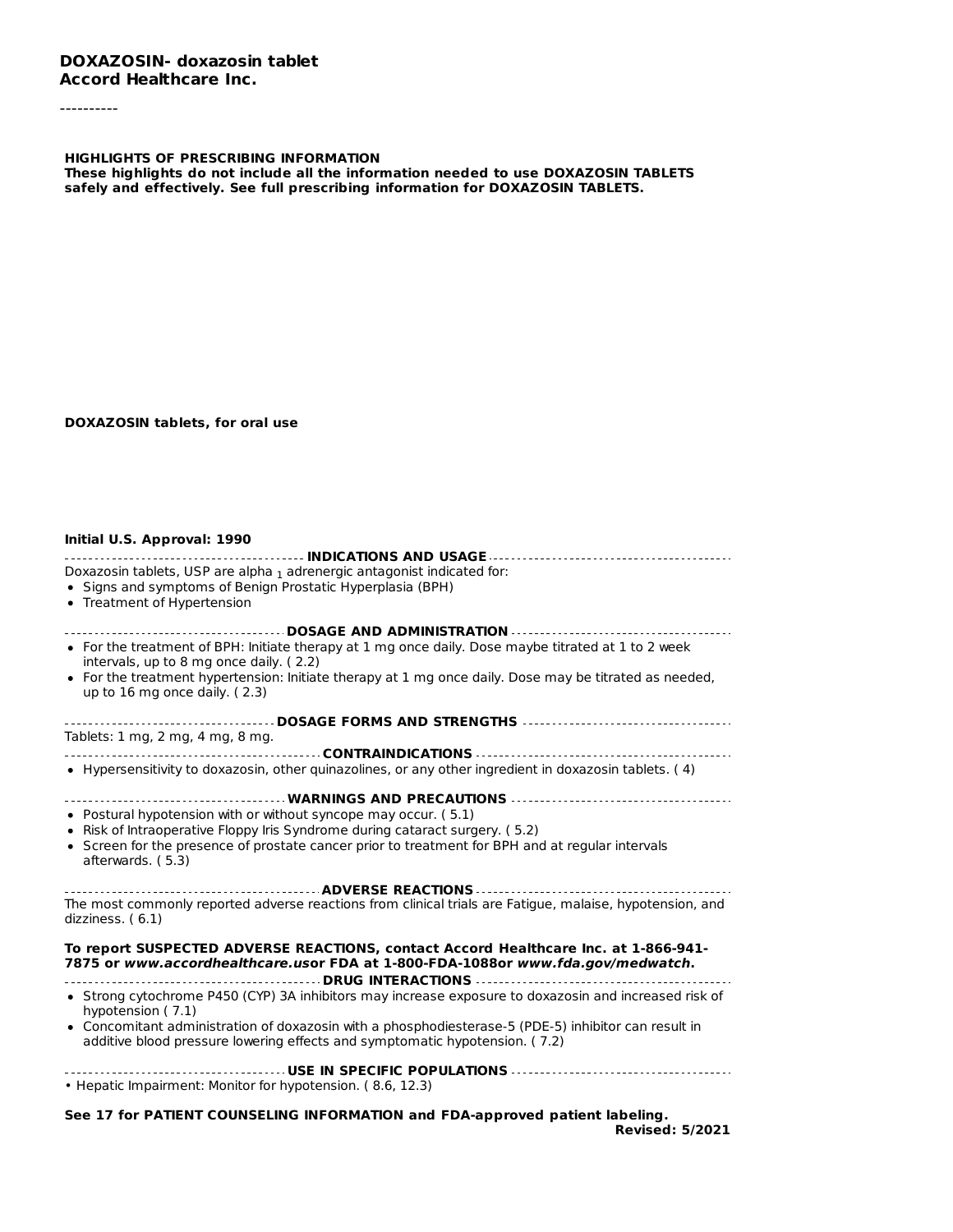# **FULL PRESCRIBING INFORMATION: CONTENTS\***

#### **1 INDICATIONS AND USAGE**

1.1 Benign Prostatic Hyperplasia (BPH) 1.2 Hypertension

#### **2 DOSAGE AND ADMINISTRATION**

- 2.1 Dosing Information
- 2.2 Benign Prostatic Hyperplasia

2.3 Hypertension

### **3 DOSAGE FORMS AND STRENGTHS**

#### **4 CONTRAINDICATIONS**

### **5 WARNINGS AND PRECAUTIONS**

5.1 Postural Hypotension

- 5.2 Cataract Surgery
- 5.3 Prostate Cancer
- 5.4 Priapism

#### **6 ADVERSE REACTIONS**

- 6.1 Clinical Trials Experience
- 6.2 Postmarketing Experience
- **7 DRUG INTERACTIONS**

#### 7.1 CYP 3A Inhibitors

7.2 Phosphodiesterase-5 (PDE-5) inhibitors

### **8 USE IN SPECIFIC POPULATIONS**

- 8.1 Pregnancy
- 8.2 Lactation
- 8.4 Pediatric Use
- 8.5 Geriatric Use
- 8.6 Hepatic Impairment

#### **10 OVERDOSAGE**

### **11 DESCRIPTION**

#### **12 CLINICAL PHARMACOLOGY**

- 12.1 Mechanism of Action
- 12.2 Pharmacodynamics
- 12.3 Pharmacokinetics

### **13 NONCLINICAL TOXICOLOGY**

- 13.1 Carcinogenesis, Mutagenesis, Impairment of Fertility
- 13.2 Animal Toxicology and Pharmacology

#### **14 CLINICAL STUDIES**

- 14.1 Benign Prostatic Hyperplasia (BPH)
- 14.2 Hypertension

#### **16 HOW SUPPLIED/STORAGE AND HANDLING**

#### **17 PATIENT COUNSELING INFORMATION**

\* Sections or subsections omitted from the full prescribing information are not listed.

### **FULL PRESCRIBING INFORMATION**

### **1 INDICATIONS AND USAGE**

#### **1.1 Benign Prostatic Hyperplasia (BPH)**

Doxazosin tablets, USP are indicated for the treatment of the signs and symptoms of BPH.

### **1.2 Hypertension**

Doxazosin tablets, USP are indicated for the treatment of hypertension, to lower blood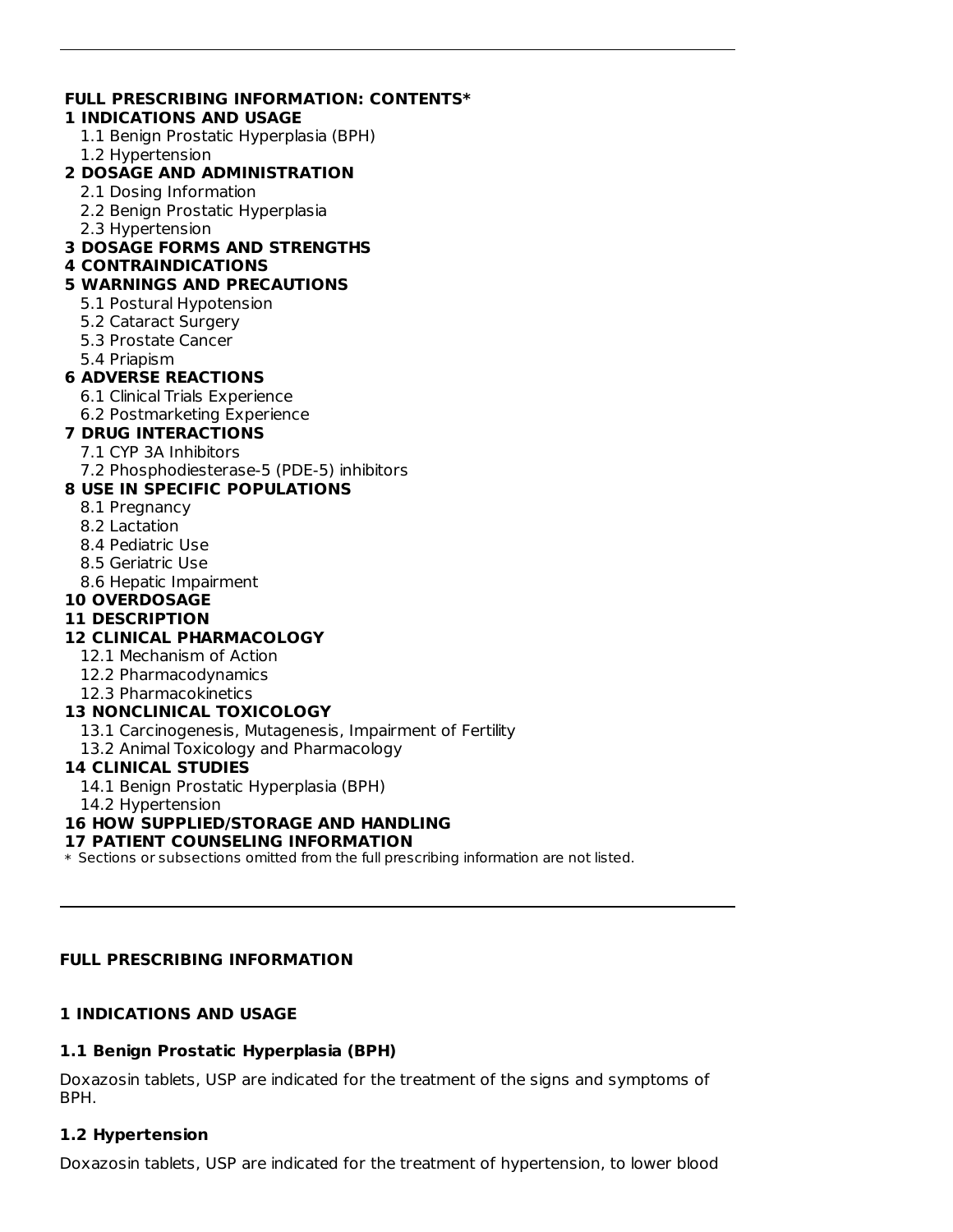pressure. Lowering blood pressure reduces the risk of fatal and nonfatal cardiovascular events, primarily strokes and myocardial infarctions. These benefits have been seen in controlled trials of antihypertensive drugs from a wide variety of pharmacologic classes, including this drug.

Control of high blood pressure should be part of comprehensive cardiovascular risk management, including, as appropriate, lipid control, diabetes management, antithrombotic therapy, smoking cessation, exercise, and limited sodium intake. Many patients will require more than one drug to achieve blood pressure goals. For specific advice on goals and management, see published guidelines, such as those of the National High Blood Pressure Education Program's Joint National Committee on Prevention, Detection, Evaluation, and Treatment of High Blood Pressure (JNC).

Numerous antihypertensive drugs, from a variety of pharmacologic classes and with different mechanisms of action, have been shown in randomized controlled trials to reduce cardiovascular morbidity and mortality, and it can be concluded that it is blood pressure reduction, and not some other pharmacologic property of the drugs, that is largely responsible for those benefits. The largest and most consistent cardiovascular outcome benefit has been a reduction in the risk of stroke, but reductions in myocardial infarction and cardiovascular mortality also have been seen regularly.

Elevated systolic or diastolic pressure causes increased cardiovascular risk, and the absolute risk increase per mmHg is greater at higher blood pressures, so that even modest reductions of severe hypertension can provide substantial benefit. Relative risk reduction from blood pressure reduction is similar across populations with varying absolute risk, so the absolute benefit is greater in patients who are at higher risk independent of their hypertension (for example, patients with diabetes or hyperlipidemia), and such patients would be expected to benefit from more aggressive treatment to a lower blood pressure goal.

Some antihypertensive drugs have smaller blood pressure effects (as monotherapy) in black patients, and many antihypertensive drugs have additional approved indications and effects (e.g., on angina, heart failure, or diabetic kidney disease). These considerations may guide selection of therapy.

Doxazosin tablets, USP may be used alone or in combination with other antihypertensives.

## **2 DOSAGE AND ADMINISTRATION**

### **2.1 Dosing Information**

Following the initial dose and with each dose increase of doxazosin tablets, monitor blood pressure for at least 6 hours following administration. If doxazosin tablets administration is discontinued for several days, therapy should be restarted using the initial dosing regimen.

### **2.2 Benign Prostatic Hyperplasia**

The recommended initial dosage of doxazosin tablets is 1 mg given once daily either in the morning or evening.

Depending on the individual patient's urodynamics and BPH symptomatology, the dose may be titrated at 1 to 2 week intervals to 2 mg, and thereafter to 4 mg and 8 mg once daily. The maximum recommended dose for BPH is 8 mg once daily.

Routinely monitor blood pressure in these patients.

### **2.3 Hypertension**

The initial dosage of doxazosin tablets is 1 mg given once daily. Daily dosage may be doubled up 16 mg once daily, as needed, to achieve the desired reduction in blood pressure.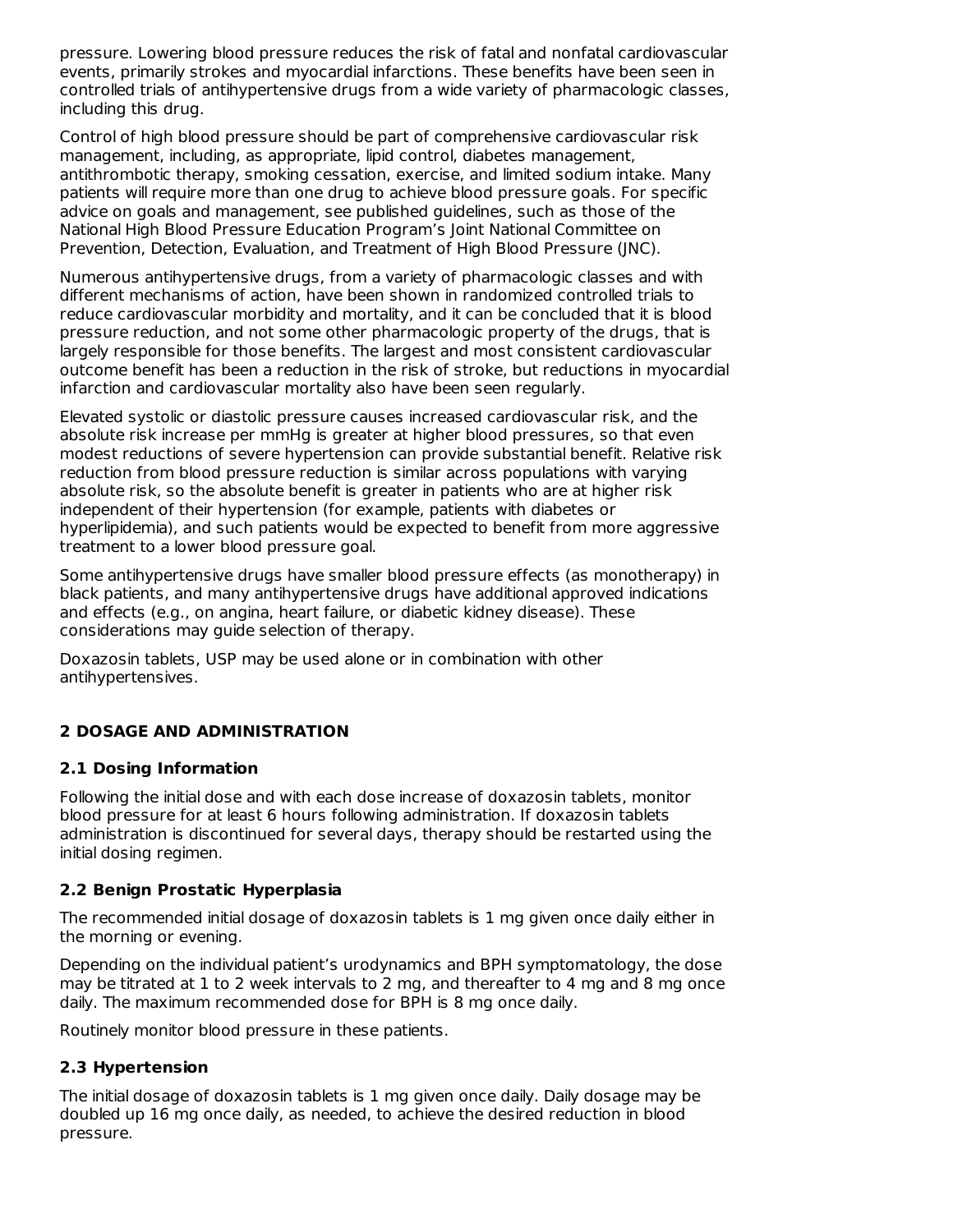### **3 DOSAGE FORMS AND STRENGTHS**

Doxazosin tablets, USP are available as functionally scored tablets in following strengths:

1 mg: White to off white, round, biconvex uncoated tablets, debossed with "C3" on one side and breakline on other side.

2 mg: Cream to yellow colored, round, biconvex uncoated tablets, debossed with "C7" on one side and breakline on other side; may have mottled appearance.

4 mg: Cream to yellow colored, round, biconvex uncoated tablets, debossed with "C4" on one side and breakline on other side; may have mottled appearance.

8 mg: White to off white, round, biconvex, uncoated tablets, debossed with "C5" on one side and breakline on other side.

### **4 CONTRAINDICATIONS**

The use of doxazosin tablets is contraindicated in patients with a hypersensitivity to doxazosin, other quinazolines (e.g., prazosin, terazosin), or any of its components.

### **5 WARNINGS AND PRECAUTIONS**

### **5.1 Postural Hypotension**

Postural hypotension with or without symptoms (e.g., dizziness) may develop within a few hours following administration of doxazosin. However, infrequently, symptomatic postural hypotension has also been reported later than a few hours after dosing. As with other alpha-blockers, there is a potential for syncope, especially after the initial dose or after an increase in dosage strength. Advise patient how to avoid symptoms resulting from postural hypotension and what measures to take should they develop.

Concomitant administration of doxazosin with a PDE-5 inhibitor can result in additive blood pressure lowering effects and symptomatic hypotension.

### **5.2 Cataract Surgery**

Intraoperative Floppy Iris Syndrome (IFIS) has been observed during cataract surgery in some patients on or previously treated with alpha  $_{\rm 1}$  blockers. This variant of small pupil syndrome is characterized by the combination of a flaccid iris that billows in response to intraoperative irrigation currents, progressive intraoperative miosis despite preoperative dilation with standard mydriatic drugs, and potential prolapse of the iris toward the phacoemulsification incisions. The patient's surgeon should be prepared for possible modifications to their surgical technique, such as the utilization of iris hooks, iris dilator rings, or viscoelastic substances. There does not appear to be a benefit of stopping alpha  $_{\rm 1}$  blocker therapy prior to cataract surgery.

### **5.3 Prostate Cancer**

Carcinoma of the prostate causes many of the symptoms associated with BPH and the two disorders frequently co-exist. Carcinoma of the prostate should therefore be ruled out prior to commencing therapy with doxazosin for the treatment of BPH.

#### **5.4 Priapism**

Alpha  $_1$  antagonists, including doxazosin, have been associated with priapism (painful penile erection, sustained for hours and unrelieved by sexual intercourse or masturbation). This condition can lead to permanent impotence if not promptly treated.

#### **6 ADVERSE REACTIONS**

### **6.1 Clinical Trials Experience**

Because clinical trials are conducted under widely varying conditions, adverse reaction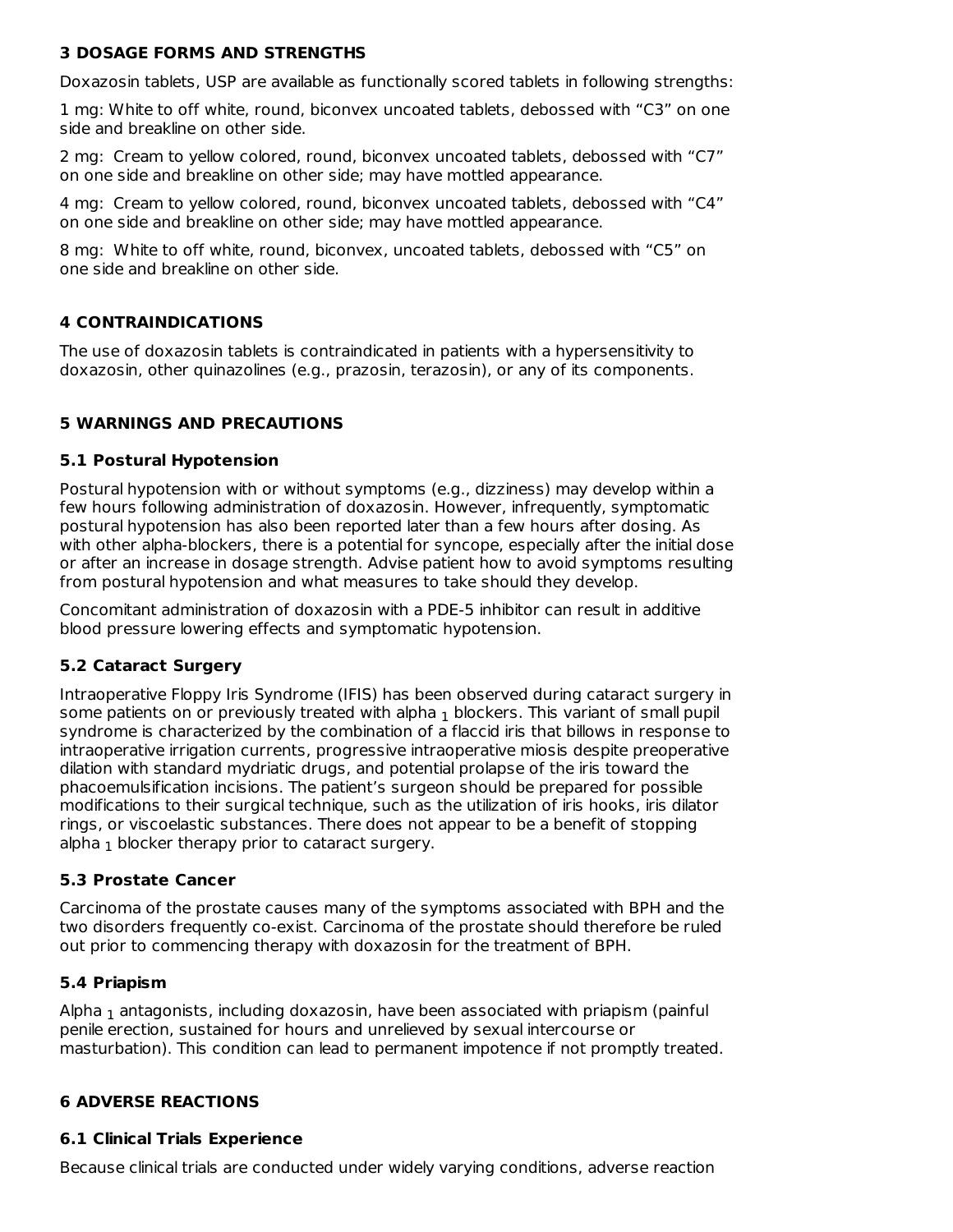rates observed in the clinical trials of a drug cannot be directly compared to rates in the clinical trials of another drug and may not reflect the rates observed in practice.

#### Benign Prostatic Hyperplasia (BPH)

The incidence of adverse events has been ascertained from worldwide clinical trials in 965 BPH patients. The incidence rates presented below (Table 2) are based on combined data from seven placebo-controlled trials involving once-daily administration of doxazosin in doses of 1 mg to 16 mg in hypertensives and 0.5 mg to 8 mg in normotensives. Adverse reactions occurring more than 1% more frequently in BPH patients treated with doxazosin vs placebo are summarized in Table 1.

#### **Table 1. Adverse Reactions Occurring more than 1% More Frequently in BPH Patients Treated with Doxazosin Versus Placebo**

|                                                  | Doxazosin | <b>Placebo</b> |
|--------------------------------------------------|-----------|----------------|
| <b>BODY SYSTEM</b>                               | $N = 665$ | $N = 300$      |
| <b>NERVOUS SYSTEM DISORDERS</b>                  |           |                |
| Dizziness $†$                                    | 15.6%     | $9.0\%$        |
| Somnolence                                       | 3.0%      | 1.0%           |
| <b>CARDIAC DISORDERS</b>                         |           |                |
| Hypotension                                      | 1.7%      | $0\%$          |
| RESPIRATORY, THORACIC AND MEDIASTINAL DISORDERS  |           |                |
| Dyspnoea                                         | 2.6%      | 0.3%           |
| <b>GASTROINTESTINAL DISORDERS</b>                |           |                |
| Dry Mouth                                        | 1.4%      | 0.3%           |
| <b>GENERAL DISORDERS AND ADMINISTRATION SITE</b> |           |                |
| <b>CONDITIONS</b>                                |           |                |
| Fatigue                                          | 8.0%      | 1.7%           |
| Oedema                                           | 2.7%      | 0.7%           |

#### <sup>†</sup>Includes vertigo

Other adverse reactions occurring less than 1% more frequently in BPH patients treated with doxazosin vs placebo but plausibly related to doxazosin include: palpitations.

#### Hypertension

Doxazosin has been administered to approximately 4000 hypertensive patients in clinical trials, of whom 1679 were included in the hypertension clinical development program. In placebo-controlled studies, adverse events occurred in 49% and 40% of patients in the doxazosin and placebo groups, respectively, and led to discontinuation in 2% of patients in each group.

Adverse reactions occurring more than 1% more frequently in hypertensive patients treated with doxazosin vs placebo are summarized in Table 2. Postural effects and edema appeared to be dose-related. The prevalence rates presented below are based on combined data from placebo-controlled studies involving once-daily administration of doxazosin at doses ranging from 1 mg to 16 mg.

#### **Table 2. Adverse Reactions Occurring more than 1% More Frequently in Hypertensive Patients Treated with Doxazosin versus Placebo**

|                                                 | <b>Doxazosin</b> | <b>Placebo</b> |
|-------------------------------------------------|------------------|----------------|
| <b>BODY SYSTEM</b>                              | $N = 339$        | $N = 336$      |
| <b>NERVOUS SYSTEM DISORDERS</b>                 |                  |                |
| <b>Dizziness</b>                                | 19%              | 9%             |
| Somnolence                                      | 5%               | $1\%$          |
| RESPIRATORY, THORACIC AND MEDIASTINAL DISORDERS |                  |                |
| <b>Rhinitis</b>                                 | 3%               | 1%             |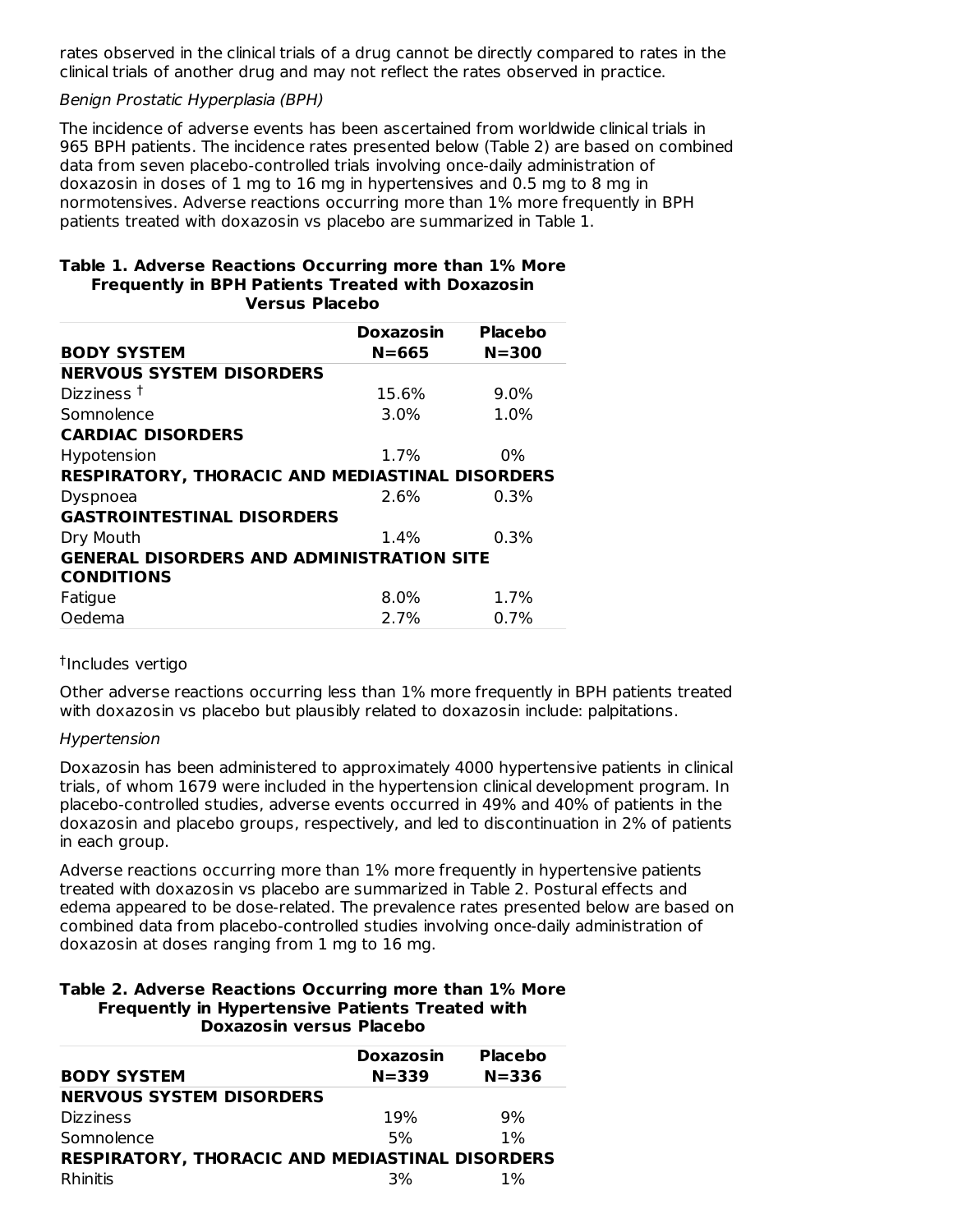| <b>RENAL AND URINARY DISORDERS</b>               |     |    |
|--------------------------------------------------|-----|----|
| Polyuria                                         | 2%  | በ% |
| <b>REPRODUCTIVE SYSTEM AND BREAST DISORDERS</b>  |     |    |
| <b>GENERAL DISORDERS AND ADMINISTRATION SITE</b> |     |    |
| <b>CONDITIONS</b>                                |     |    |
| Fatigue / Malaise                                | 12% | 6% |

Other adverse reactions occurring less than 1% more frequently in hypertensive patients treated with doxazosin vs placebo but plausibly related to doxazosin use include vertigo, hypotension, hot flushes, epistaxis and oedema.

Doxazosin has been associated with decreases in white blood cell counts

Laboratory changes observed in clinical studies

Leukopenia/Neutropenia: Decreases in mean white blood cell (WBC) and mean neutrophil count were observed in controlled clinical trials of hypertensive patients receiving doxazosin. In cases where follow-up was available, WBC and neutrophils counts returned to normal after discontinuation of doxazosin. No patients became symptomatic as a result of the low WBC or neutrophil counts.

### **6.2 Postmarketing Experience**

The following adverse reactions have been identified during post-approval use of doxazosin. Because these reactions are reported voluntarily from a population of uncertain size, it is not always possible to reliably estimate their frequency or establish a causal relationship to drug exposure.

In post-marketing experience, the following additional adverse reactions have been reported:

Blood and Lymphatic System Disorders: leukopenia, thrombocytopenia;

Immune System Disorders: allergic reaction;

Nervous System Disorders: hypoesthesia;

Eye Disorders: Intraoperative Floppy Iris Syndrome [ see Warnings and Precautions  $(5.2)$ ].

Cardiac Disorders: bradycardia;

Respiratory, Thoracic and Mediastinal Disorders: bronchospasm aggravated;

Gastrointestinal Disorders: vomiting;

Hepatobiliary Disorders: cholestasis, hepatitis cholestatic;

Skin and Subcutaneous Tissue Disorders: urticaria;

Musculoskeletal and Connective Tissue Disorders: muscle cramps, muscle weakness;

Renal and Urinary Disorders: hematuria, micturition disorder, micturition frequency, nocturia;

Reproductive System and Breast Disorders: gynecomastia, priapism.

### **7 DRUG INTERACTIONS**

### **7.1 CYP 3A Inhibitors**

In vitro studies suggest that doxazosin is a substrate of CYP 3A4. Strong CYP3A inhibitors may increase exposure to doxazosin. Monitor blood pressure and for symptoms of hypotension when doxazosin is used concomitantly with strong CYP3A inhibitors [see Clinical Pharmacology (12.3)] .

#### **7.2 Phosphodiesterase-5 (PDE-5) inhibitors**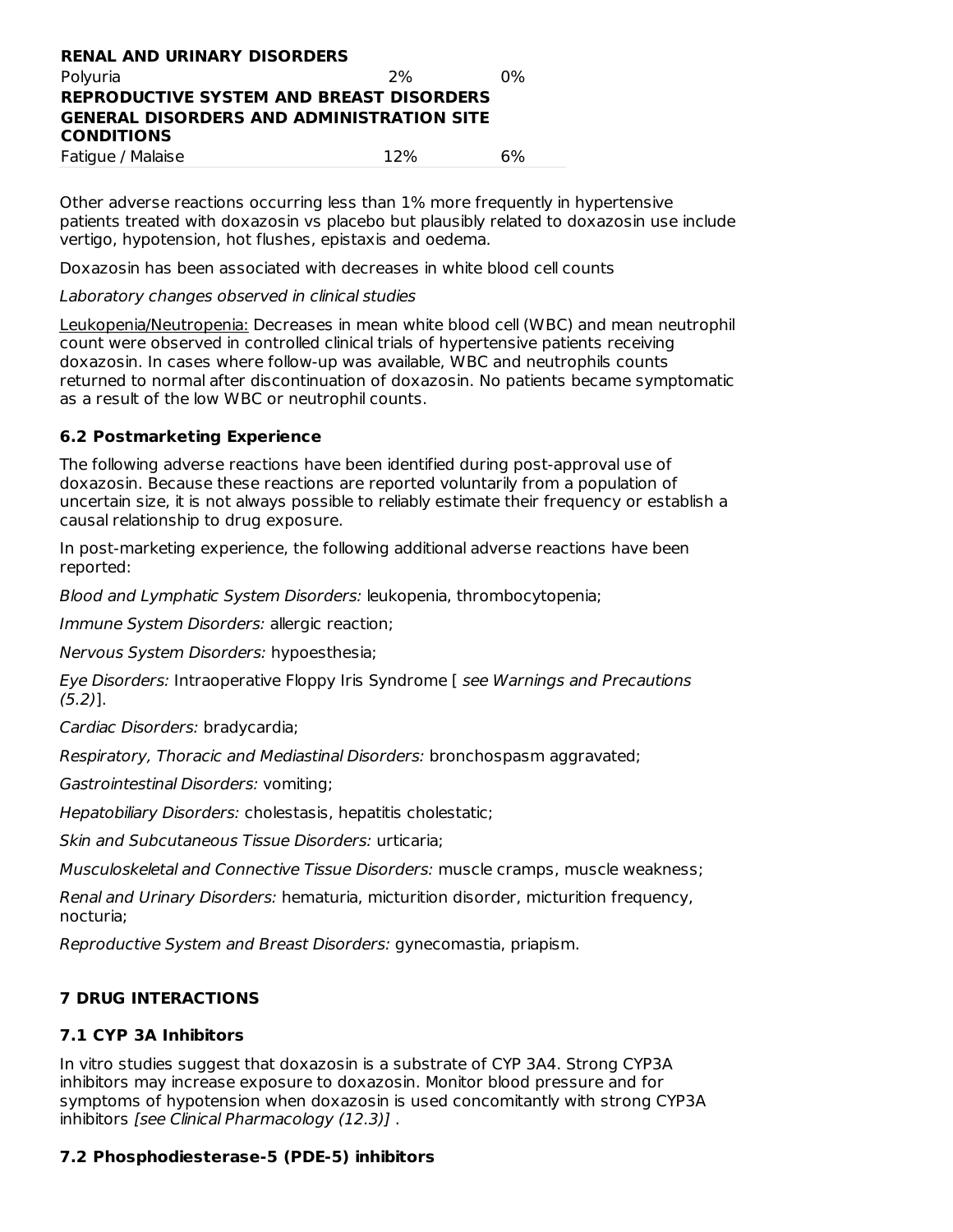Concomitant administration of doxazosin with a phosphodiesterase-5 (PDE-5) inhibitor can result in additive blood pressure lowering effects and symptomatic hypotension. Monitor blood pressure and for symptoms of hypotension *[see Warnings and* Precautions (5.1)] .

## **8 USE IN SPECIFIC POPULATIONS**

### **8.1 Pregnancy**

### Risk Summary

The limited available data with doxazosin in pregnant women are not sufficient to inform a drug-associated risk for major birth defects and miscarriage. However, untreated hypertension during pregnancy can result in increased maternal risks [see Clinical] Considerations] . In animal reproduction studies, no adverse developmental effects were observed when doxazosin was orally administered to pregnant rabbits and rats during the period of organogenesis at doses of up to 41 mg and 20 mg/kg, respectively (exposures in rabbits and rats were 10 and 4 times, respectively, the human AUC exposures with a 12 mg/day therapeutic dose). A dosage regimen of 82 mg/kg/day in the rabbit was associated with reduced fetal survival [see Data].

The estimated background risk of major birth defects and miscarriage for the indicated population is unknown. In the U.S. general population, the estimated background risk of major birth defects and miscarriage in clinically recognized pregnancies is 2 to 4% and 15 to 20%, respectively.

### Clinical Considerations

### Disease-associated maternal and/or embryo/fetal risk

Hypertension in pregnancy increases the maternal risk for pre-eclampsia, gestational diabetes, premature delivery, and delivery complications (e.g., need for cesarean section, and post-partum hemorrhage). Hypertension increases the fetal risk for intrauterine growth restriction and intrauterine death.

### Data

### Animal Data

Radioactivity was found to cross the placenta following oral administration of labelled doxazosin to pregnant rats. Studies in pregnant rabbits and rats at daily oral doses of up to 41 mg and 20 mg/kg, respectively (plasma drug concentrations of 10 and 4 times, respectively, the human AUC exposures with a 12 mg/day therapeutic dose), have revealed no evidence of adverse developmental effects. A dosage regimen of 82 mg/kg/day in the rabbit was associated with reduced fetal survival. In peri-and postnatal studies in rats, postnatal development at maternal doses of 40 mg or 50 mg/kg/day of doxazosin (about 8 times human AUC exposure with a 12 mg/day therapeutic dose) was delayed, as evidenced by slower body weight gain and slightly later appearance of anatomical features and reflexes.

### **8.2 Lactation**

#### Risk Summary

There is limited information on the presence of doxazosin in human milk [see Data]. There is no information on the effects of doxazosin on the breastfeed infant or the effects on milk production.

### Data

A single case study reports that doxazosin is present in human milk, which resulted in an infant dose of less than 1% of the maternal weight-adjusted dosage and a milk/plasma ratio of 0.1. However, these data are insufficient to confirm the presence of doxazosin in human milk.

#### **8.4 Pediatric Use**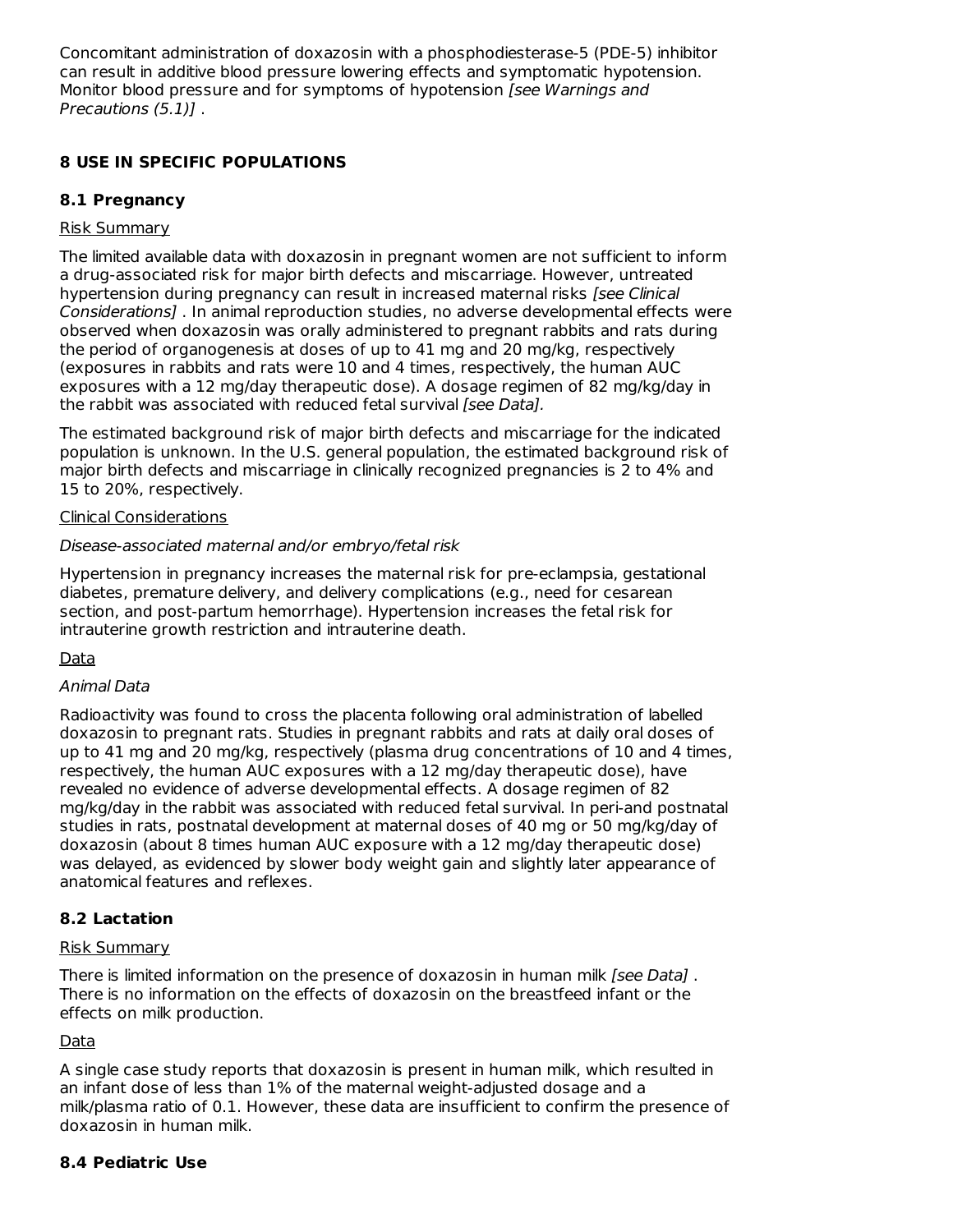The safety and effectiveness of doxazosin have not been established in children.

## **8.5 Geriatric Use**

### Benign Prostatic Hyperplasia (BPH)

The safety and effectiveness profile of doxazosin was similar in the elderly (age  $\geq 65$ years) and younger (age < 65 years) patients.

### Hypertension

Clinical studies of doxazosin did not include sufficient numbers of subjects aged 65 and over to determine whether they respond differently from younger subjects. Other reported clinical experience has not identified differences in responses between the elderly and younger patients.

In general, dose selection for an elderly patient should be cautious, usually starting at the low end of the dosing range, reflecting the greater frequency of decreased hepatic, renal or cardiac function, and of concomitant disease or other drug therapy.

### **8.6 Hepatic Impairment**

Doxazosin is extensively metabolized in the liver. Hepatic impairment is expected to increase exposure to doxazosin. Use of doxazosin in patients with severe hepatic impairment (Child-Pugh Class C) is not recommended. Monitor blood pressure and for symptoms of hypotension in patients with lesser degrees of hepatic impairment (Child-Pugh Class A and B) [see Clinical Pharmacology (12.3)] .

### **10 OVERDOSAGE**

Experience with doxazosin overdosage is limited. Two adolescents, who each intentionally ingested 40 mg doxazosin with diclofenac or acetaminophen, were treated with gastric lavage with activated charcoal and made full recoveries. A two-year-old child who accidently ingested 4 mg doxazosin was treated with gastric lavage and remained normotensive during the five-hour emergency room observation period. A six-month-old child accidentally received a crushed 1 mg tablet of doxazosin and was reported to have been drowsy. A 32-year-old female with chronic renal failure, epilepsy, and depression intentionally ingested 60 mg doxazosin (blood level = 0.9 mcg/mL; normal values in hypertensives  $= 0.02$  mcg/mL); death was attributed to a grand mal seizure resulting from hypotension. A 39-year-old female who ingested 70 mg doxazosin, alcohol, and Dalmane  $\mathcal{R}$  (flurazepam) developed hypotension which responded to fluid therapy.

The oral LD  $_{50}$  of doxazosin is greater than  $1000$  mg/kg in mice and rats. The most likely manifestation of overdosage would be hypotension, for which the usual treatment would be intravenous infusion of fluid. As doxazosin is highly protein bound, dialysis would not be indicated.

## **11 DESCRIPTION**

Doxazosin mesylate is a quinazoline compound that is a selective inhibitor of the alpha  $_{\rm 1}$ subtype of alpha-adrenergic receptors. The chemical name of doxazosin mesylate is 1- (4-amino-6,7-dimethoxy-2-quinazolinyl)-4-(1,4-benzodioxan-2-ylcarbonyl) piperazine methanesulfonate. The empirical formula for doxazosin mesylate is C  $_{23}$ H  $_{25}$ N  $_{5}$ O  $_{5}$   $\cdot$ CH  $_{5}$  $40$   $3$ S and the molecular weight is 547.6. It has the following structure:

Doxazosin mesylate is freely soluble in dimethylsulfoxide, soluble in dimethylformamide, slightly soluble in methanol, ethanol, and water (0.8% at 25°C), and very slightly soluble in acetone and methylene chloride. Doxazosin tablets, USP are available as colored tablets for oral use and contain 1 mg (white to off white), 2 mg (cream to yellow), 4 mg (cream to yellow) and 8 mg (white to off white) of doxazosin as the free base.

The inactive ingredients for all tablets are: lactose monohydrate, microcrystalline cellulose, sodium lauryl sulfate, magnesium stearate and sodium starch glycolate. The 2 mg & 4 mg tablet contains ferric oxide yellow.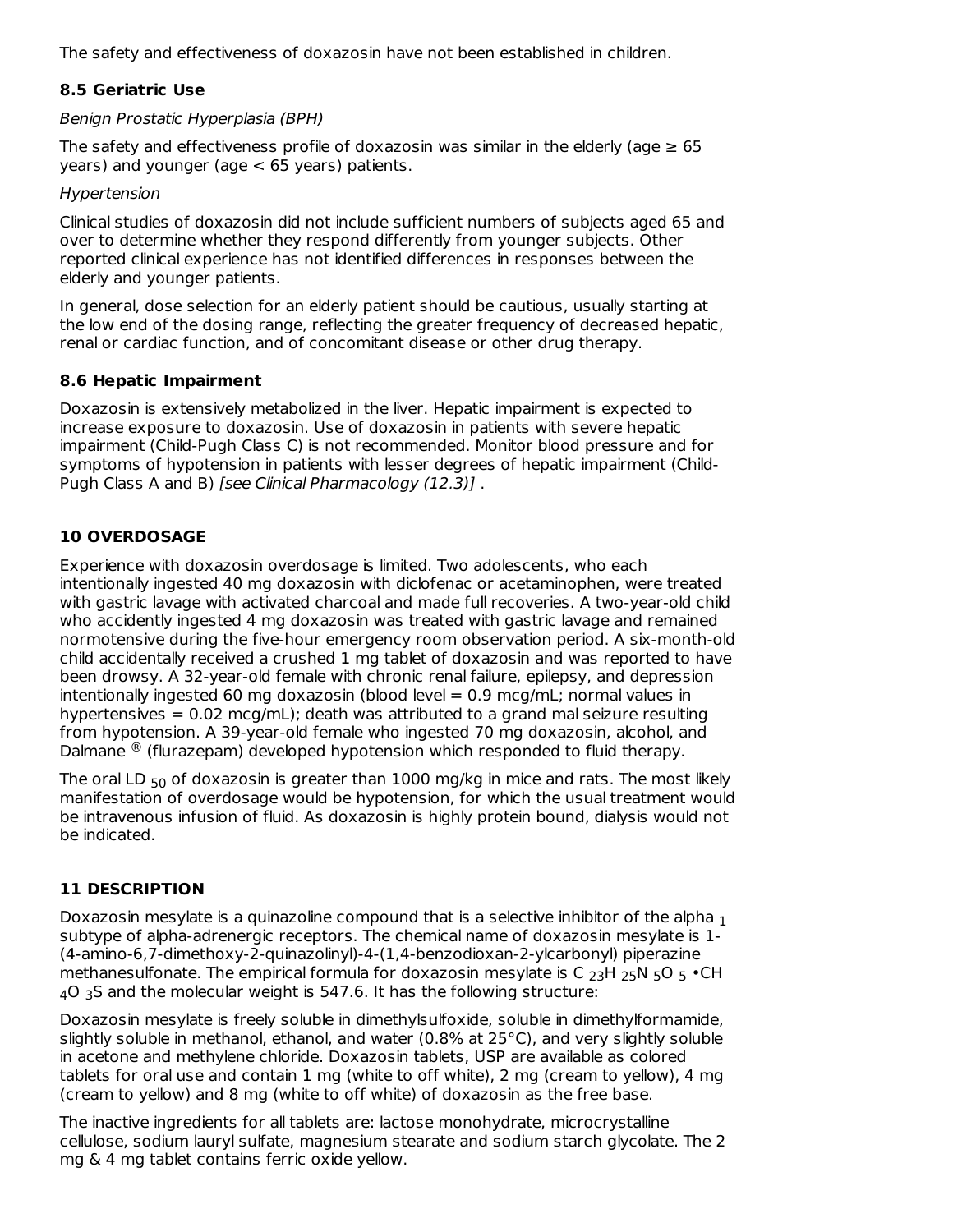

### **12 CLINICAL PHARMACOLOGY**

### **12.1 Mechanism of Action**

#### Benign Prostatic Hyperplasia (BPH)

The symptoms associated with benign prostatic hyperplasia (BPH), such as urinary frequency, nocturia, weak stream, hesitancy, and incomplete emptying are related to two components, anatomical (static) and functional (dynamic). The static component is related to an increase in prostate size caused, in part, by a proliferation of smooth muscle cells in the prostatic stroma. However, the severity of BPH symptoms and the degree of urethral obstruction do not correlate well with the size of the prostate. The dynamic component of BPH is associated with an increase in smooth muscle tone in the prostate and bladder neck. The degree of tone in this area is mediated by the alpha  $_{\rm 1}$ adrenoceptor, which is present in high density in the prostatic stroma, prostatic capsule and bladder neck. Blockade of the alpha  $_{\rm 1}$  receptor decreases urethral resistance and may relieve the obstruction and BPH symptoms and improve urine flow.

#### Hypertension

The mechanism of action of doxazosin is selective blockade of the alpha  $_{\rm 1}$ (postjunctional) subtype of adrenergic receptors. Studies in normal human subjects have shown that doxazosin competitively antagonized the pressor effects of phenylephrine (an alpha  $_{\rm 1}$  agonist) and the systolic pressor effect of norepinephrine. Doxazosin and prazosin have similar abilities to antagonize phenylephrine. The antihypertensive effect of doxazosin results from a decrease in systemic vascular resistance. The parent compound doxazosin is primarily responsible for the antihypertensive activity. The low plasma concentrations of known active and inactive metabolites of doxazosin (2-piperazinyl, 6'-and 7'-hydroxy and 6-and 7-O-desmethyl compounds) compared to parent drug indicate that the contribution of even the most potent compound (6'-hydroxy) to the antihypertensive effect of doxazosin in man is probably small. The 6'-and 7'-hydroxy metabolites have demonstrated antioxidant properties at concentrations of 5 μM, in vitro.

#### **12.2 Pharmacodynamics**

#### Benign Prostatic Hyperplasia (BPH)

Administration of doxazosin to patients with symptomatic BPH resulted in a statistically significant improvement in maximum urinary flow rate [see Clinical Studies (14.1)].

#### Effect on Normotensive Patients with Benign Prostatic Hyperplasia (BPH)

Although blockade of alpha  $_{\rm 1}$  adrenoceptors also lowers blood pressure in hypertensive patients with increased peripheral vascular resistance, doxazosin treatment of normotensive men with BPH did not result in a clinically significant blood pressure lowering effect (Table 4). The proportion of normotensive patients with a sitting systolic blood pressure less than 90 mmHg and/or diastolic blood pressure less than 60 mmHg at any time during treatment with doxazosin 1 mg to 8 mg once daily was 6.7% with doxazosin and not significantly different (statistically) from that with placebo (5%).

#### Hypertension

Administration of doxazosin results in a reduction in systemic vascular resistance. In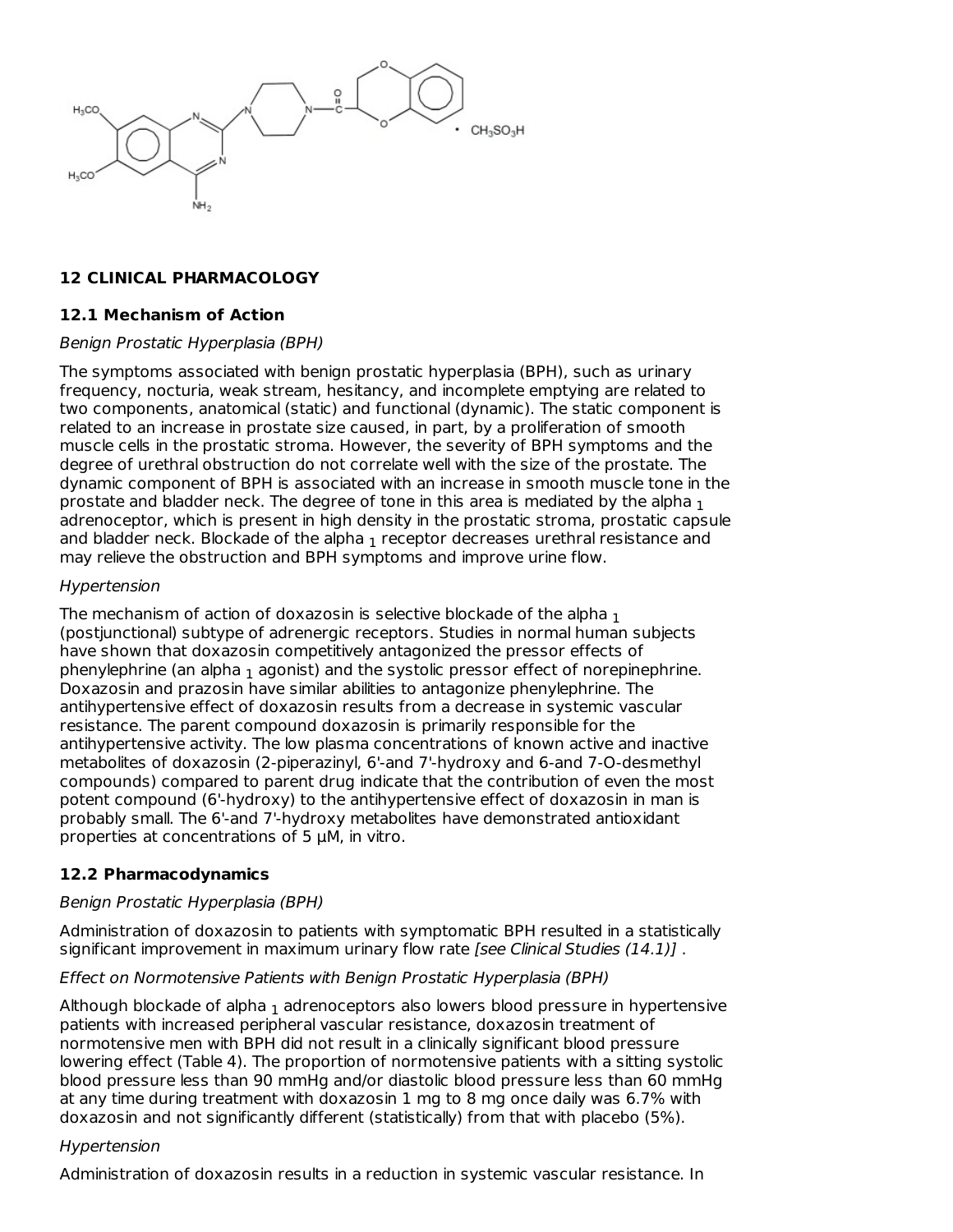patients with hypertension, there is little change in cardiac output. Maximum reductions in blood pressure usually occur 2 to 6 hours after dosing and are associated with a small increase in standing heart rate. Like other alpha <sub>1</sub>-adrenergic blocking agents, doxazosin has a greater effect on blood pressure and heart rate in the standing position.

### **12.3 Pharmacokinetics**

#### Absorption

After oral administration of therapeutic doses, peak plasma levels of doxazosin occur at about 2 to 3 hours. Bioavailability is approximately 65%, reflecting first-pass metabolism of doxazosin by the liver. The effect of food on the pharmacokinetics of doxazosin was examined in a crossover study with twelve hypertensive subjects. Reductions of 18% in mean maximum plasma concentration (C  $_{\sf max}$ ) and 12% in the area under the concentration-time curve (AUC) occurred when doxazosin was administered with food. Neither of these differences is clinically significant.

In a crossover study in 24 normotensive subjects, the pharmacokinetics and safety of doxazosin were shown to be similar with morning and evening dosing regimens. The AUC after morning dosing was, however, 11% less than that after evening dosing and the time to peak concentration after evening dosing occurred significantly later than that after morning dosing (5.6 vs. 3.5 hours).

#### **Distribution**

At the plasma concentrations achieved by therapeutic doses, approximately 98% of the circulating drug is bound to plasma proteins.

### Metabolism

Doxazosin is extensively metabolized in the liver, mainly by O-demethylation of the quinazoline nucleus or hydroxylation of the benzodioxan moiety. In vitro studies suggest that the primary pathway for elimination is via CYP 3A4; however, CYP 2D6 and CYP 2C9 metabolic pathways are also involved to a lesser extent. Although several active metabolites of doxazosin have been identified, the pharmacokinetics of these metabolites have not been characterized.

Excretion Plasma elimination of doxazosin is biphasic, with a terminal elimination half-life of about 22 hours. Steady-state studies in hypertensive patients given doxazosin doses of 2 mg to 16 mg once daily showed linear kinetics and dose proportionality. In two studies, following the administration of 2 mg orally once daily, the mean accumulation ratios (steady-state AUC vs. first-dose AUC) were 1.2 and 1.7. Enterohepatic recycling is suggested by secondary peaking of plasma doxazosin concentrations.

In a study of two subjects administered radiolabelled doxazosin 2 mg orally and 1 mg intravenously on two separate occasions, approximately 63% of the dose was eliminated in the feces and 9% of the dose was found in the urine. On average only 4.8% of the dose was excreted as unchanged drug in the feces and only a trace of the total radioactivity in the urine was attributed to unchanged drug.

### Specific Populations

#### Geriatric

The pharmacokinetics of doxazosin in young (<65 years) and elderly ( $\geq$ 65 years) subjects were similar for plasma half-life values and oral clearance.

#### Renal Impairment

Pharmacokinetic studies in elderly patients and patients with renal impairment have shown no significant alterations compared to younger patients with normal renal function.

#### Hepatic Impairment

Administration of a single 2 mg dose to patients with cirrhosis (Child-Pugh Class A) showed a 40% increase in exposure to doxazosin. The impact of moderate (Child-Pugh Class B) or severe (Child-Pugh Class C) hepatic impairment on the pharmacokinetics of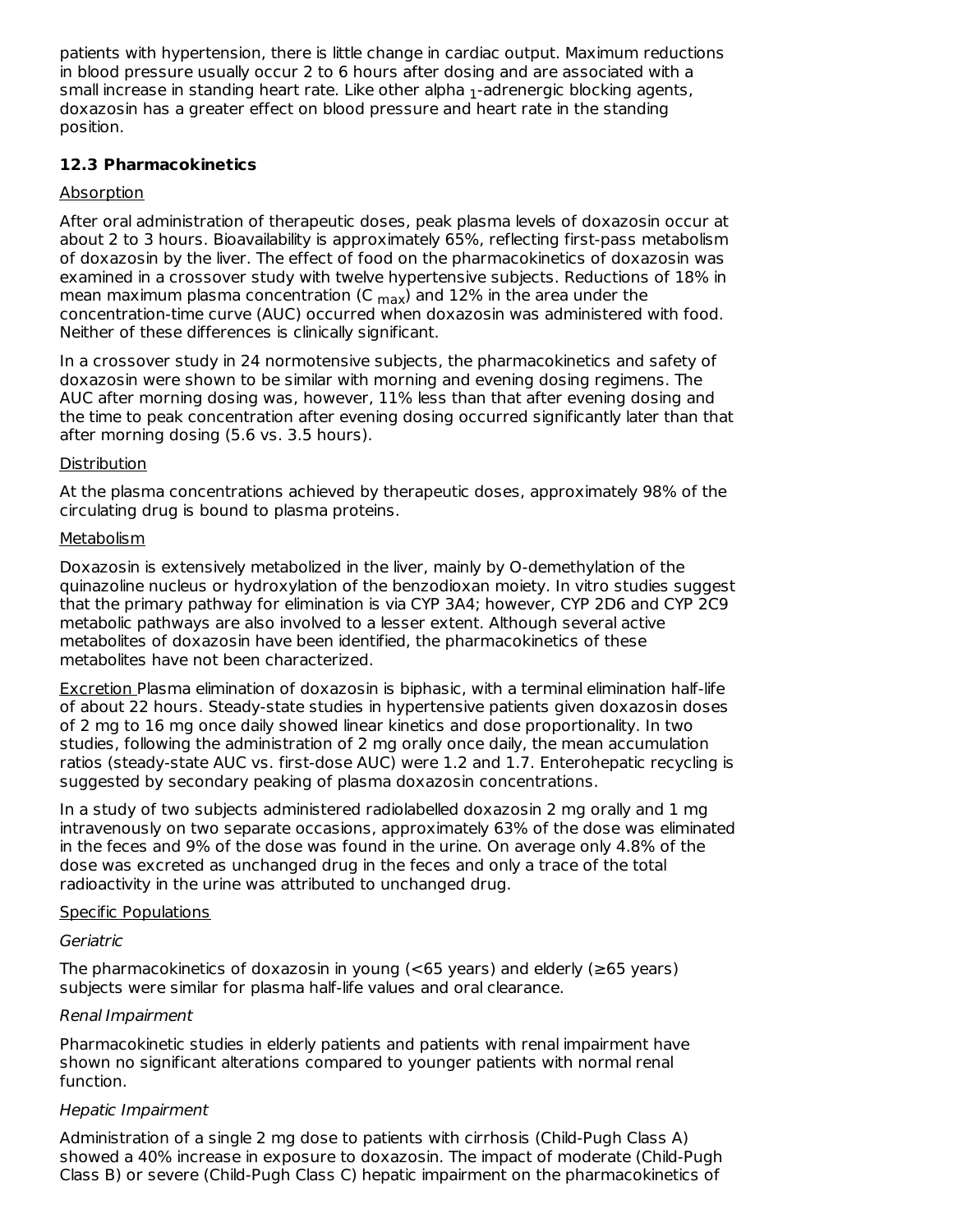doxazosin is not known [see Use in Specific Populations (8.6)] .

### Drug Interactions

There are only limited data on the effects of drugs known to influence the hepatic metabolism of doxazosin (e.g., cimetidine).

Cimetidine: In healthy volunteers, the administration of a single 1 mg dose of doxazosin on day 1 of a four-day regimen of oral cimetidine (400 mg twice daily) resulted in a 10% increase in mean AUC of doxazosin, and a slight but not significant increase in mean C  $_{\sf max}$  and mean half-life of doxazosin.

In vitro data in human plasma indicate that doxazosin has no effect on protein binding of digoxin, warfarin, phenytoin, or indomethacin.

## **13 NONCLINICAL TOXICOLOGY**

### **13.1 Carcinogenesis, Mutagenesis, Impairment of Fertility**

Carcinogenesis and Mutagenesis: Chronic dietary administration (up to 24 months) of doxazosin mesylate at maximally tolerated doses of 40 mg/kg/day in rats and 120 mg/kg/day in mice revealed no evidence of carcinogenic potential. The highest doses evaluated in the rat and mouse studies are associated with AUCs (a measure of systemic exposure) that are 8 times and 4 times, respectively, the human AUC at a dose of 16 mg/day.

Mutagenicity studies revealed no drug-or metabolite-related effects at either chromosomal or subchromosomal levels.

Fertility in Males: Studies in rats showed reduced fertility in males treated with doxazosin at oral doses of 20 (but not 5 or 10) mg/kg/day, about 4 times the AUC exposures obtained with a 12 mg/day human dose. This effect was reversible within two weeks of drug withdrawal. There have been no reports of any effects of doxazosin on male fertility in humans.

## **13.2 Animal Toxicology and Pharmacology**

An increased incidence of myocardial necrosis or fibrosis was observed in long-term (6 to 12 months) studies in rats and mice (exposure 8 times human AUC exposure in rats and somewhat equivalent to human C <sub>max</sub> exposure in mice). Findings were not seen at lower doses. In dogs no cardiotoxicity was observed following 12 months of oral dosing at doses that resulted in maximum plasma concentrations (C  $_{\sf max}$ ) 14 times the C  $_{\sf max}$ exposure in humans receiving a 12 mg/day therapeutic dose or in Wistar rats at C <sub>max</sub> exposures 15 times human C <sub>max</sub> exposure. There is no evidence that similar lesions occur in humans.

## **14 CLINICAL STUDIES**

## **14.1 Benign Prostatic Hyperplasia (BPH)**

The efficacy of doxazosin was evaluated extensively in over 900 patients with BPH in double-blind, placebo-controlled trials. Doxazosin treatment was superior to placebo in improving patient symptoms and urinary flow rate. Significant relief with doxazosin was seen as early as one week into the treatment regimen, with doxazosin-treated patients  $(N=173)$  showing a significant  $(p<0.01)$  increase in maximum flow rate of 0.8 mL/sec compared to a decrease of 0.5 mL/sec in the placebo group (N=41). In long-term studies, improvement was maintained for up to 2 years of treatment. In 66 to 71% of patients, improvements above baseline were seen in both symptoms and maximum urinary flow rate.

In three placebo-controlled studies of 14 to 16 weeks' duration, obstructive symptoms (hesitation, intermittency, dribbling, weak urinary stream, incomplete emptying of the bladder) and irritative symptoms (nocturia, daytime frequency, urgency, burning) of BPH were evaluated at each visit by patient-assessed symptom questionnaires. The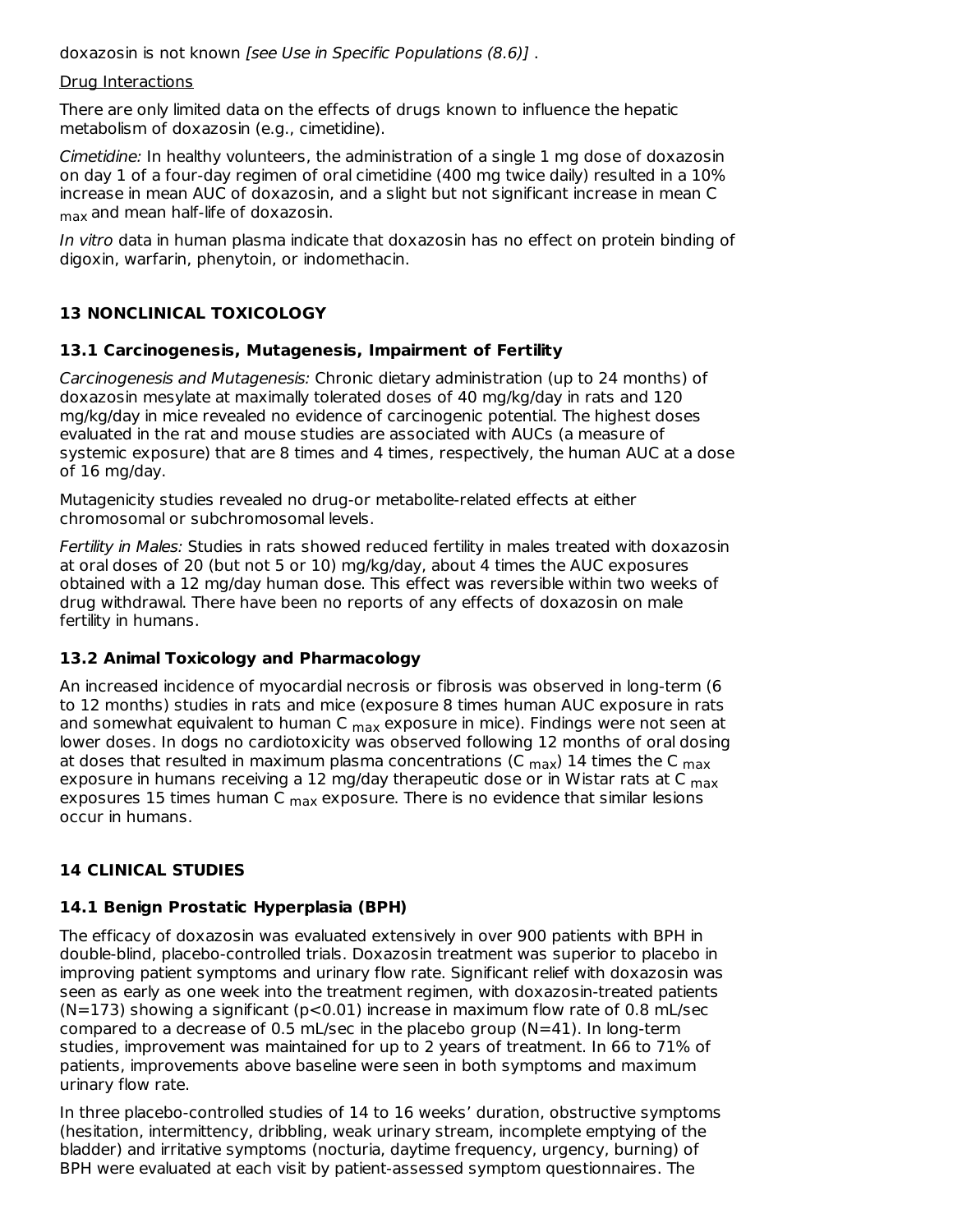bothersomeness of symptoms was measured with a modified Boyarsky questionnaire. Symptom severity/frequency was assessed using a modified Boyarsky questionnaire or an AUA-based questionnaire. Uroflowmetric evaluations were performed at times of peak (2 to 6 hours post-dose) and/or trough (24 hours post-dose) plasma concentrations of doxazosin.

The results from the three placebo-controlled studies  $(N=609)$  showing significant efficacy with 4 mg and 8 mg doxazosin are summarized in Table 3. In all three studies, doxazosin resulted in statistically significant relief of obstructive and irritative symptoms compared to placebo. Statistically significant improvements of 2.3 to 3.3 mL/sec in maximum flow rate were seen with doxazosin in Studies 1 and 2, compared to 0.1 to 0.7 mL/sec with placebo.

|                                                                                                                                           |                     | <b>MAXIMUM FLOW</b><br><b>RATE</b><br>SYMPTOM SCORE <sup>a</sup><br>(mL/sec) |                          |         |                               |                   |      |        |                              |          |
|-------------------------------------------------------------------------------------------------------------------------------------------|---------------------|------------------------------------------------------------------------------|--------------------------|---------|-------------------------------|-------------------|------|--------|------------------------------|----------|
|                                                                                                                                           |                     | MEAN                                                                         | <b>MEAN</b> <sup>b</sup> |         | <b>MEAN</b>                   | MEAN <sup>c</sup> |      |        |                              |          |
| <b>STUDY 1 (Titration</b><br>to maximum dose of<br>$8 \text{ mg})$ <sup>e</sup><br>Placebo                                                | N<br>47             | <b>BASELINE CHANGE</b><br>15.6                                               | $-2.3$                   | N<br>41 | <b>BASELINE CHANGE</b><br>9.7 | $+0.7$            |      |        | STUDY 2<br>Maximum Flow Rate | $3.3***$ |
| Doxazosin                                                                                                                                 | 49                  | 14.5                                                                         | $-4.9**$                 | 41      | 9.8                           | $+2.9**$          | 3    |        |                              |          |
| STUDY 2 (Titration<br>to fixed dose-14<br>weeks) <sup>d</sup>                                                                             |                     |                                                                              |                          |         |                               |                   | 2    |        | $23*$                        |          |
| Placebo                                                                                                                                   | 37                  | 20.7                                                                         | $-2.5$                   | 30      | 10.6                          | $+0.1$            |      |        |                              |          |
| Doxazosin 4 mg                                                                                                                            | 3<br>8              | 21.2                                                                         | $-5.0**$                 | 32      | 9.8                           | $+2.3*$           |      | 0.1    |                              |          |
| Doxazosin 8 mg                                                                                                                            | 4<br>$\overline{1}$ | 19.9                                                                         | $-4.2*$                  | 36      | 10.5                          | $+3.3***$         |      |        |                              |          |
| <b>STUDY 3 (Titration</b><br>to fixed dose-12<br>weeks)                                                                                   |                     |                                                                              |                          |         |                               |                   | -1   |        |                              |          |
| Placebo                                                                                                                                   | $\frac{4}{7}$       | 14.9                                                                         | $-4.7$                   | 44      | 9.9                           | $+2.1$            | $-2$ |        |                              |          |
| Doxazosin 4 mg                                                                                                                            | $\frac{4}{6}$       | 16.6                                                                         | $-6.1*$                  | 46      | 9.6                           | $+2.6$            | -3   | $-2.5$ |                              |          |
| <sup>a</sup> AUA questionnaire (range 0 to 30) in studies 1 and 3. Modified Boyarsky<br>Questionnaire (range 7 to 39) in study 2.         |                     |                                                                              |                          |         |                               |                   |      |        |                              |          |
| <sup>b</sup> Change is to endpoint.                                                                                                       |                     |                                                                              |                          |         |                               |                   |      |        |                              | $-4.2*$  |
| <sup>c</sup> Change is to fixed-dose efficacy phase, 22-26 hours post-dose for studies 1 and 3<br>and 2 to 6 hours post-dose for study 2. |                     |                                                                              |                          |         |                               |                   | -5   |        | $-5.0**$                     |          |
| <sup>d</sup> Study in hypertensives with BPH                                                                                              |                     |                                                                              |                          |         |                               |                   |      |        | Symptom Score                |          |
| e 36 patients received a dose of 8 mg doxazosin<br>$\star$ (**) p < 0.05 (0.01) compared to placebo mean change                           |                     |                                                                              |                          |         |                               |                   |      |        | 4 mg                         | 8 mg     |

#### Table 3 SUMMARY OF EFFECTIVENESS DATA IN PLACEBO CONTROLLED TRIALS

In one fixed-dose study (Study 2), doxazosin therapy (4 mg to 8 mg, once daily) resulted in a significant and sustained improvement in maximum urinary flow rate of 2.3 to 3.3 mL/sec (Table 3) compared to placebo (0.1 mL/sec). In this study, the only study in which weekly evaluations were made, significant improvement with doxazosin vs. placebo was seen after one week. The proportion of patients who responded with a maximum flow rate improvement of ≥3 mL/sec was significantly larger with doxazosin (34 to 42%) than placebo (13 to 17%). A significantly greater improvement was also seen in average flow rate with doxazosin (1.6 mL/sec) than with placebo (0.2 mL/sec). The onset and time course of symptom relief and increased urinary flow from Study 1 are illustrated in Figure 1.

### **Figure 1 – Study 1**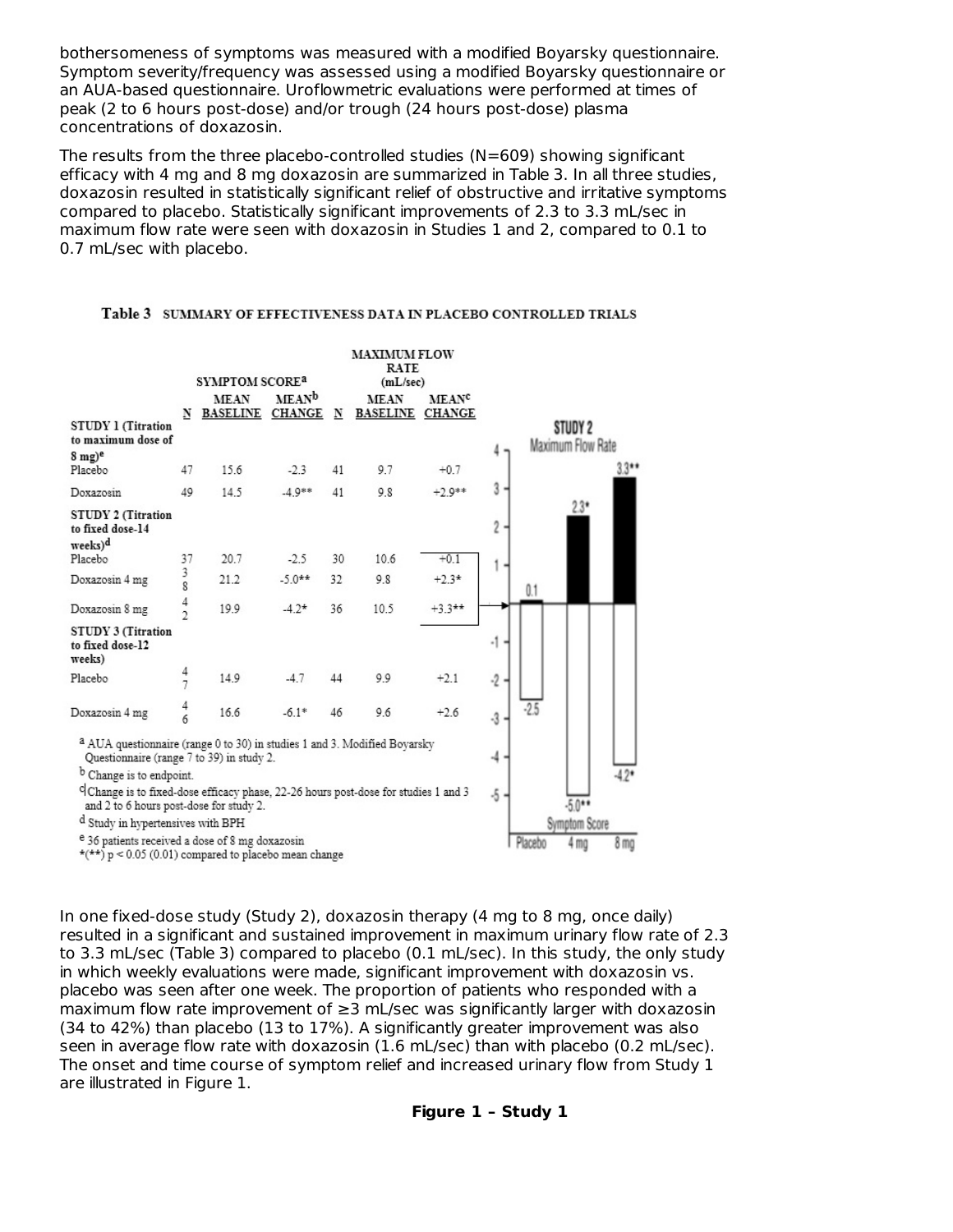

\*  $p < 0.05$  Compared to Placebo; +  $p < 0.05$  Compared to Baseline; Doxazosin Titration to Maximum of 8 mg.

### **14.2 Hypertension**

In a pooled analysis of placebo-controlled hypertension studies with about 300 hypertensive patients per treatment group, doxazosin, at doses of 1 mg to 16 mg given once daily, lowered blood pressure at 24 hours by about 10/8 mmHg compared to placebo in the standing position and about 9/5 mmHg in the supine position. Peak blood pressure effects (1 to 6 hours) were larger by about 50 to 75% (i.e., trough values were about 55 to 70% of peak effect), with the larger peak-trough differences seen in systolic pressures. There was no apparent difference in the blood pressure response of Caucasians and blacks or of patients above and below age 65. In the same patient population, patients receiving doxazosin gained a mean of 0.6 kg compared to a mean loss of 0.1 kg for placebo patients.

### **TABLE 4**

Mean Changes in Blood Pressure from Baseline to the Mean of the Final Efficacy Phase in Normotensives (Diastolic BP <90 mmHg)

in Two Double-blind, Placebo-controlled U.S. Studies with Doxazosin 1 mg to 8 mg once daily.

|                                    |       | $PLACEBO (N=85)$                | <b>DOXAZOSIN</b> |           |
|------------------------------------|-------|---------------------------------|------------------|-----------|
|                                    |       |                                 |                  | $(N=183)$ |
| Sitting BP (mmHg)                  |       | Baseline Change Baseline Change |                  |           |
| Systolic                           | 128.4 | $-1.4$                          | 128.8            | $-4.9*$   |
| Diastolic                          | 79.2  | $-1.2$                          | 79.6             | $-2.4*$   |
| Standing BP (mmHg)                 |       | <u>Baseline</u> Change          | Baseline Change  |           |
| Systolic                           | 128.5 | $-0.6$                          | 128.5            | $-5.3*$   |
| Diastolic                          | 80.5  | $-0.7$                          | 80.4             | $-2.6*$   |
| *p $\leq$ 0.05 compared to placebo |       |                                 |                  |           |

#### **16 HOW SUPPLIED/STORAGE AND HANDLING**

Doxazosin tablets, USP are available as functionally scored tablets for oral administration. Each tablet contains doxazosin mesylate equivalent to 1 mg (white to off white), 2 mg (cream to yellow), 4 mg (cream to yellow) or 8 mg (white to off white) of the active constituent, doxazosin.

1 mg: White to off white, round, biconvex uncoated tablets, debossed with "C3" on one side and breakline on other side and supplied as follows:

| NDC 16729-211-01 | Bottle of 100  |
|------------------|----------------|
| NDC 16729-211-17 | Bottle of 1000 |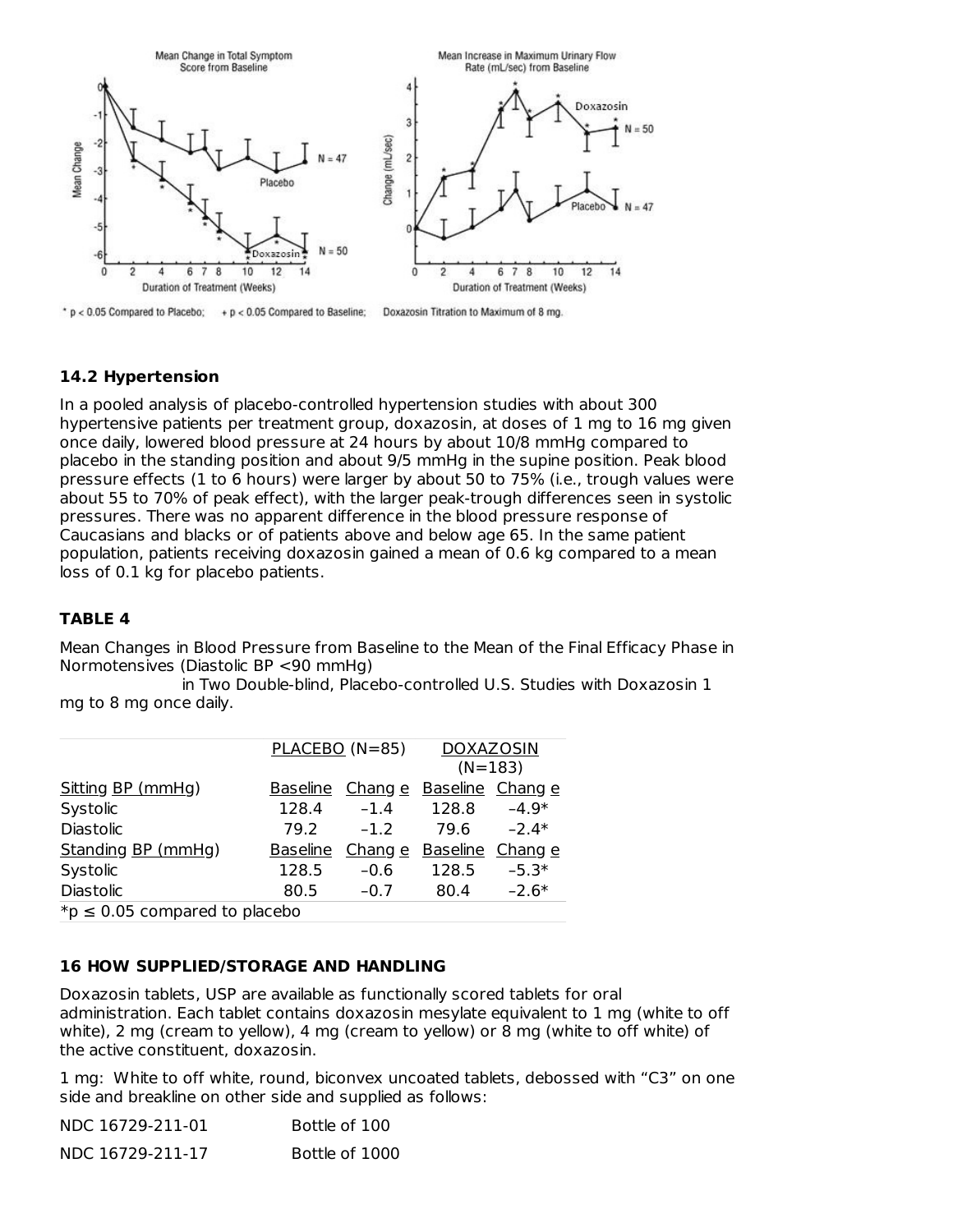2 mg: Cream to yellow colored, round, biconvex uncoated tablets, debossed with "C7" on one side and breakline on other side, may have mottled appearance and supplied as follows:

| NDC 16729-414-01 | Bottle of 100  |
|------------------|----------------|
| NDC 16729-414-17 | Bottle of 1000 |

4 mg: Cream to yellow colored, round, biconvex uncoated tablets, debossed with "C4" on one side and breakline on other side, may have mottled appearance and supplied as follows:

| NDC 16729-213-01 | Bottle of 100  |
|------------------|----------------|
| NDC 16729-213-17 | Bottle of 1000 |

8 mg: White to off white, round, biconvex uncoated tablets, debossed with "C5" on one side and breakline on other side and supplied as follows:

| NDC 16729-415-01 | Bottle of 100  |
|------------------|----------------|
| NDC 16729-415-17 | Bottle of 1000 |

Recommended Storage: Store at 20°C to 25°C (68°F to 77°F); excursions permitted to 15°C to 30°C (59°F to 86°F) [see USP Controlled Room Temperature].

### **17 PATIENT COUNSELING INFORMATION**

Advise the patient to read the FDA-approved patient labeling (Patient Information).

#### Postural Hypotension

Advise patients of the possibility of syncopal and orthostatic symptoms, especially at the initiation of therapy, and urged to avoid driving or hazardous tasks for 24 hours after the first dose, after a dosage increase, and after interruption of therapy when treatment is resumed. Advise patients to report symptoms to their healthcare provider.

#### Priapism

Advise patients of the possibility of priapism and to seek immediate medical attention if symptoms occur.

#### **Manufactured For:**

Accord Healthcare, Inc., 1009 Slater Road, Suite 210-B, Durham, NC 27703, USA.

#### **Manufactured By:**

Intas Pharmaceuticals Limited, Ahmedabad-380 054, India.

10 0858 2 6009091

Issued May 2021

#### **INFORMATION**

#### **Tablets**

AY' zo sin)

#### **What are doxazosin tablets?**

Doxazosin tablets are prescription medicine that contains doxazosin mesylate and is called an "alpha-blocker". Doxazosin tablets are used to treat:

#### **PATIENT**

### Doxazosin

(dox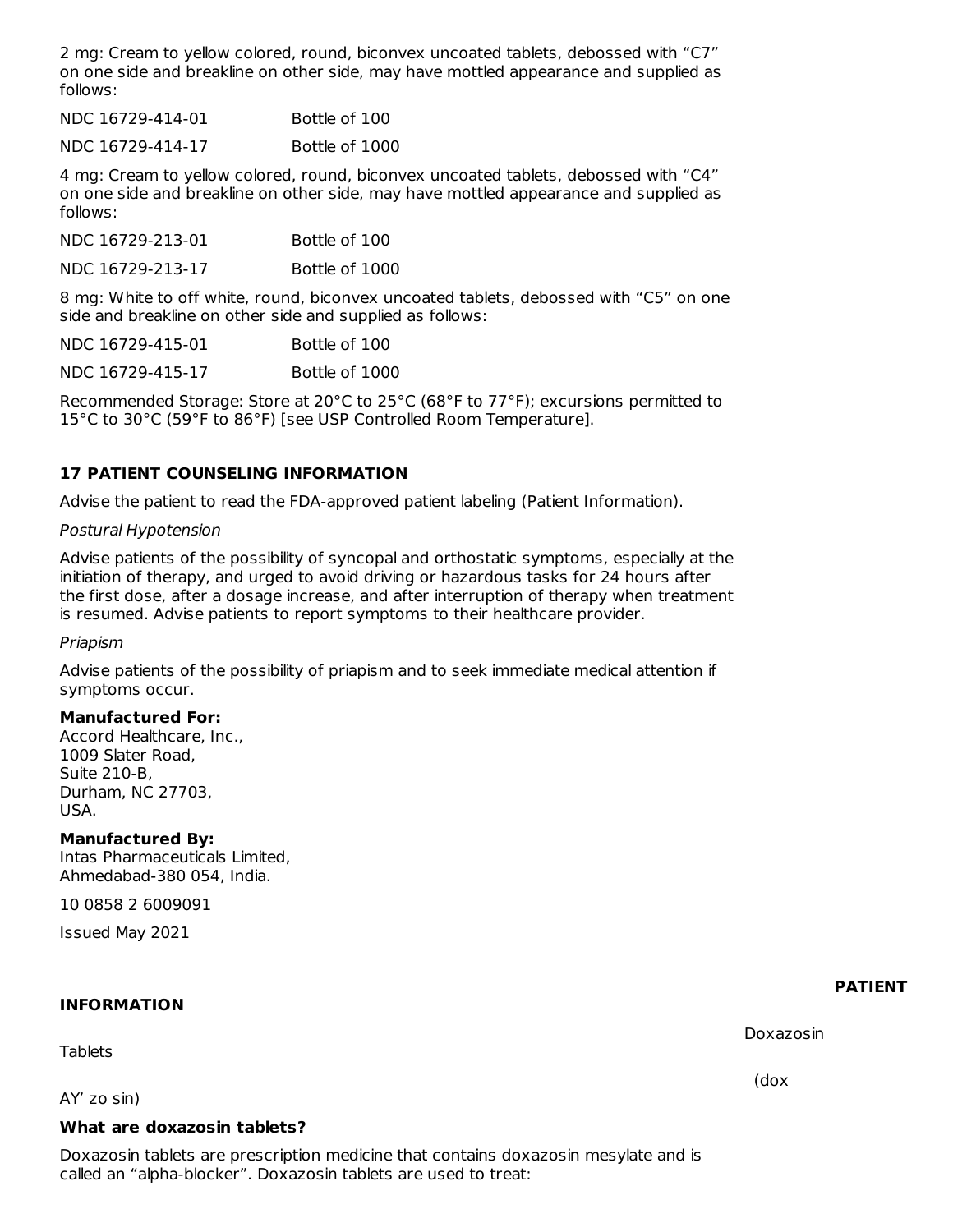- the symptoms of benign prostatic hyperplasia (BPH)
- high blood pressure (hypertension)

It is not known if doxazosin tablets are safe and effective in children.

### **Who should not take doxazosin tablets?**

#### **Do not take doxazosin tablets if you**:

• are allergic to doxazosin, other quinazolines, or any of the ingredients in doxazosin tablets. See the end of this Patient Information leaflet for a complete list of ingredients in doxazosin tablets.

### **What should I tell my healthcare provider before taking doxazosin tablets?**

#### **Before taking doxazosin tablets, tell your healthcare provider about all of your medical conditions, including if you**:

- have had low blood pressure, especially after taking other medicine. Signs of low blood pressure include fainting, dizziness, and lightheadedness.
- have any planned eye surgery
- have prostate cancer or a history of prostate cancer. Your healthcare provider may have you checked for prostate cancer before you start taking and while you take doxazosin tablets.
- have liver problems
- are pregnant or plan to become pregnant. It is not known if doxazosin will harm your unborn baby.
- are breastfeeding or plan to breastfeed. It is not known if doxazosin passes into your breastmilk. Talk to your healthcare provider about the best way to feed your baby if you take doxazosin tablets.

**Tell your healthcare provider about all the medicines you take,** including prescription and over-the-counter medicines, vitamins, and herbal supplements. Doxazosin tablets may affect the way other medicines work, and other medicines may affect the way doxazosin tablets works causing side effects.

#### **Especially tell your healthcare provider if you take:**

- other medicine for high blood pressure
- medicine to treat erectile dysfunction (ED) called a phosphodiesterase type 5 (PDE-5) inhibitor. The use of doxazosin tablets with PDE-5 inhibitors can lead to a drop in blood pressure or to fainting.

Know the medicines you take. Keep a list of them to show your healthcare provider and pharmacist when you get a new medicine.

#### **How should I take doxazosin tablets?**

- Take doxazosin tablets exactly as your healthcare provider tells you to take it.
- Your healthcare provider will tell you how much doxazosin tablets to take and when to take it.
- Your healthcare provider may need to change your dose of doxazosin tablets until it is the right dose for you.

#### **What should I avoid while taking doxazosin tablets?**

Do not drive or perform any hazardous task until at least 24 hours after you have taken doxazosin tablets if you are taking:

- your first dose of doxazosin tablets
- Doxazosin tablets for the first time **after** your healthcare provider has increased your dose of doxazosin tablets
- Doxazosin tablets for the first time **after** any breaks (interruptions) in your treatment with doxazosin tablets

### **What are the possible side effects of doxazosin tablets?**

#### **Doxazosin tablets may cause serious side effects, including**:

**A sudden drop in blood pressure**, especially when you first start treatment or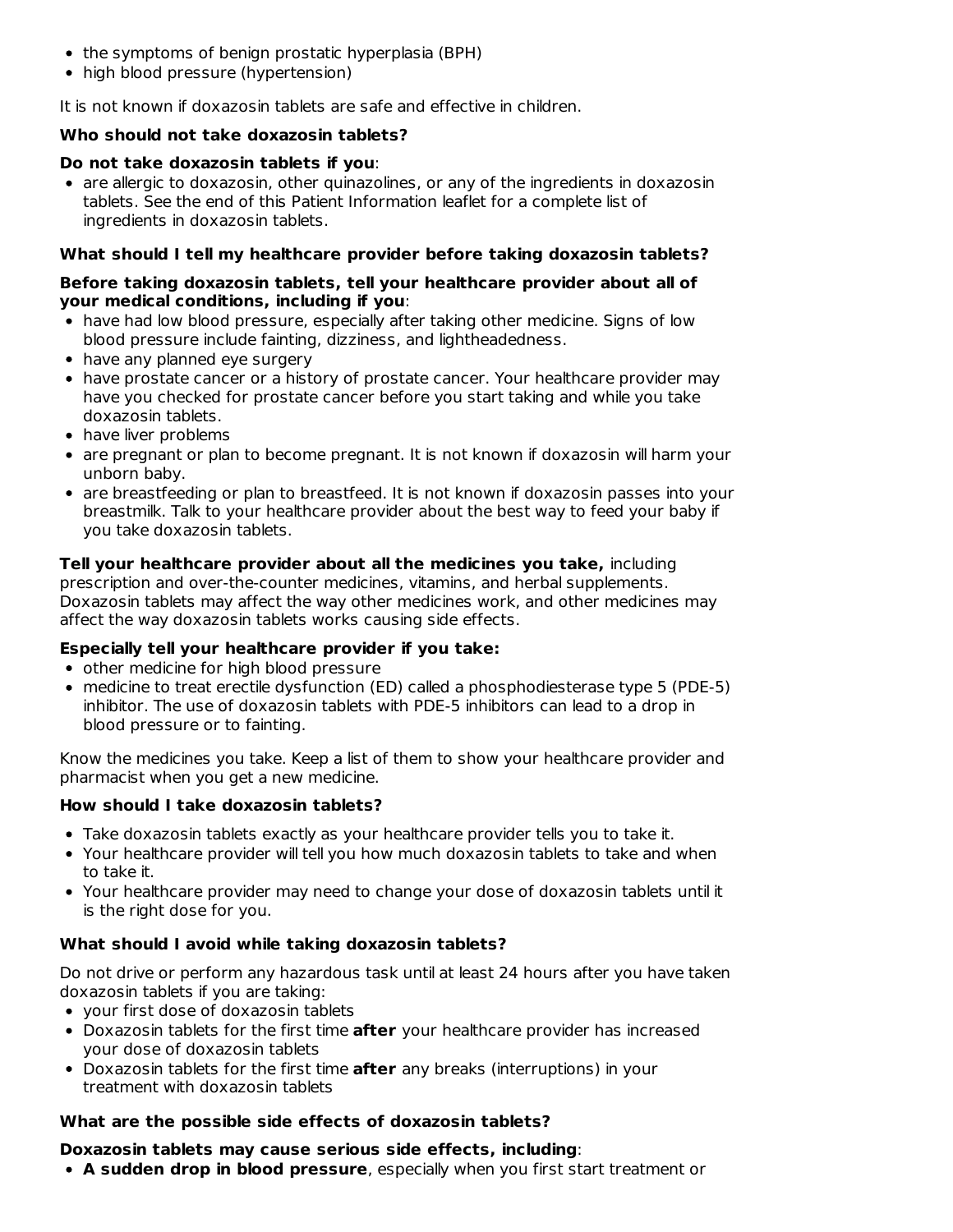when there is an increase in your dose of doxazosin tablets, is common but can also be serious. This may cause you to faint, or to feel dizzy or lightheaded. Your risk of having this problem may be increased if you take doxazosin tablets with certain other medicines that lower blood pressure including PDE-5 inhibitors. Your healthcare provider may monitor your blood pressure while you take doxazosin tablets. See "What should I avoid while taking doxazosin tablets?"

- **Eye problems during cataract surgery**. A condition called Intraoperative Floppy Iris Syndrome (IFIS) can happen during cataract surgery if you take or have taken alpha-blockers such as doxazosin tablets. If you need to have cataract surgery, be sure to tell your healthcare provider if you take or have taken doxazosin tablets.
- **A painful erection that will not go away**. Doxazosin tablets can cause a painful erection (priapism), which cannot be relieved by having sex. If this happens, get medical help right away. If priapism is not treated, you may not be able to get an erection in the future.

The most common side effects of doxazosin tablets are:

- weakness or lack of energy (asthenia)
- dizziness

Tell your healthcare provider if you have any side effect that bothers you or that does not go away. These are not all the possible side effects of doxazosin tablets. For more information, ask your healthcare provider or pharmacist.

Call your doctor for medical advice about side effects. You may report side effects to FDA at 1-800-FDA-1088.

#### **General information about the safe and effective use of doxazosin tablets.**

Medicines are sometimes prescribed for purposes other than those listed in a Patient Information leaflet. Do not use doxazosin tablets for a condition for which it was not prescribed. Do not give doxazosin tablets to other people, even if they have the same symptoms you have. It may harm them.

This Patient Information leaflet summarizes the most important information about doxazosin tablets. For more information, ask your healthcare provider. You can ask your healthcare provider or pharmacist for information that is written for healthcare professionals.

For more information, go to www.accordhealthcare.us or call Accord Healthcare Inc. at 1-866-941-7875.

#### **What are the ingredients in doxazosin tablets?**

**Active ingredient**: doxazosin mesylate

**Inactive ingredients**: lactose monohydrate, microcrystalline cellulose, sodium lauryl sulfate, magnesium stearate and sodium starch glycolate. The 2 mg  $\&$  4 mg tablet contains ferric oxide yellow.

This Patient Information has been approved by the U.S. Food and Drug Administration

#### **Manufactured For:**

Accord Healthcare, Inc., 1009 Slater Road, Suite 210-B, Durham, NC 27703, USA.

**Manufactured By:** Intas Pharmaceuticals Limited, Ahmedabad-380 054, India.

10 0858 2 6009091

Issued May 2021

#### **PRINCIPAL DISPLAY PANEL**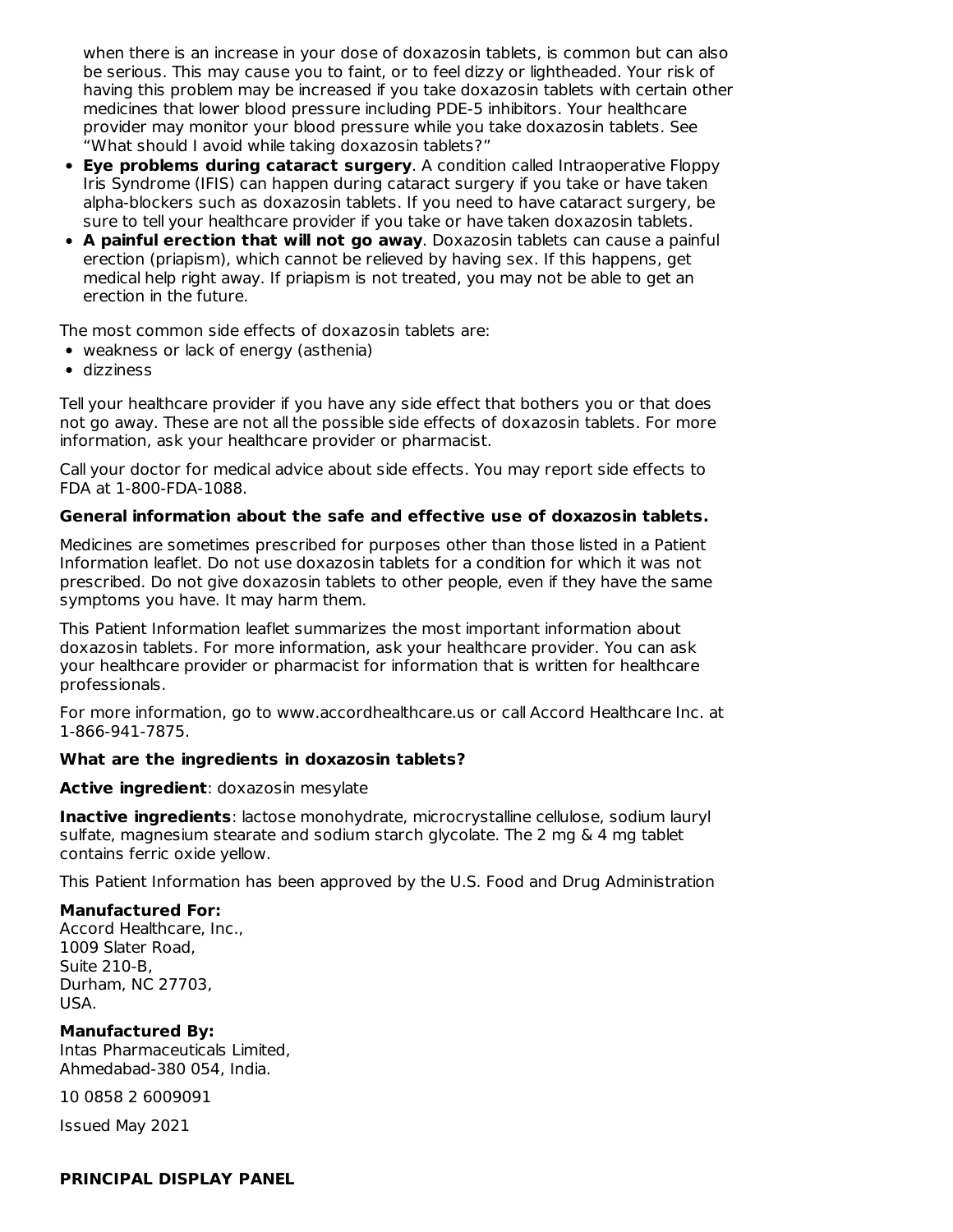#### **Doxazosin Tablets USP**

#### **1 mg**

### **Rx Only**

**Pharmacist:** Please dispense with attached patient information leaflet.

### **100 Tablets**



### **Doxazosin Tablets USP**

**2 mg**

#### **Rx Only**

**Pharmacist:** Please dispense with attached patient information leaflet.

### **100 Tablets**

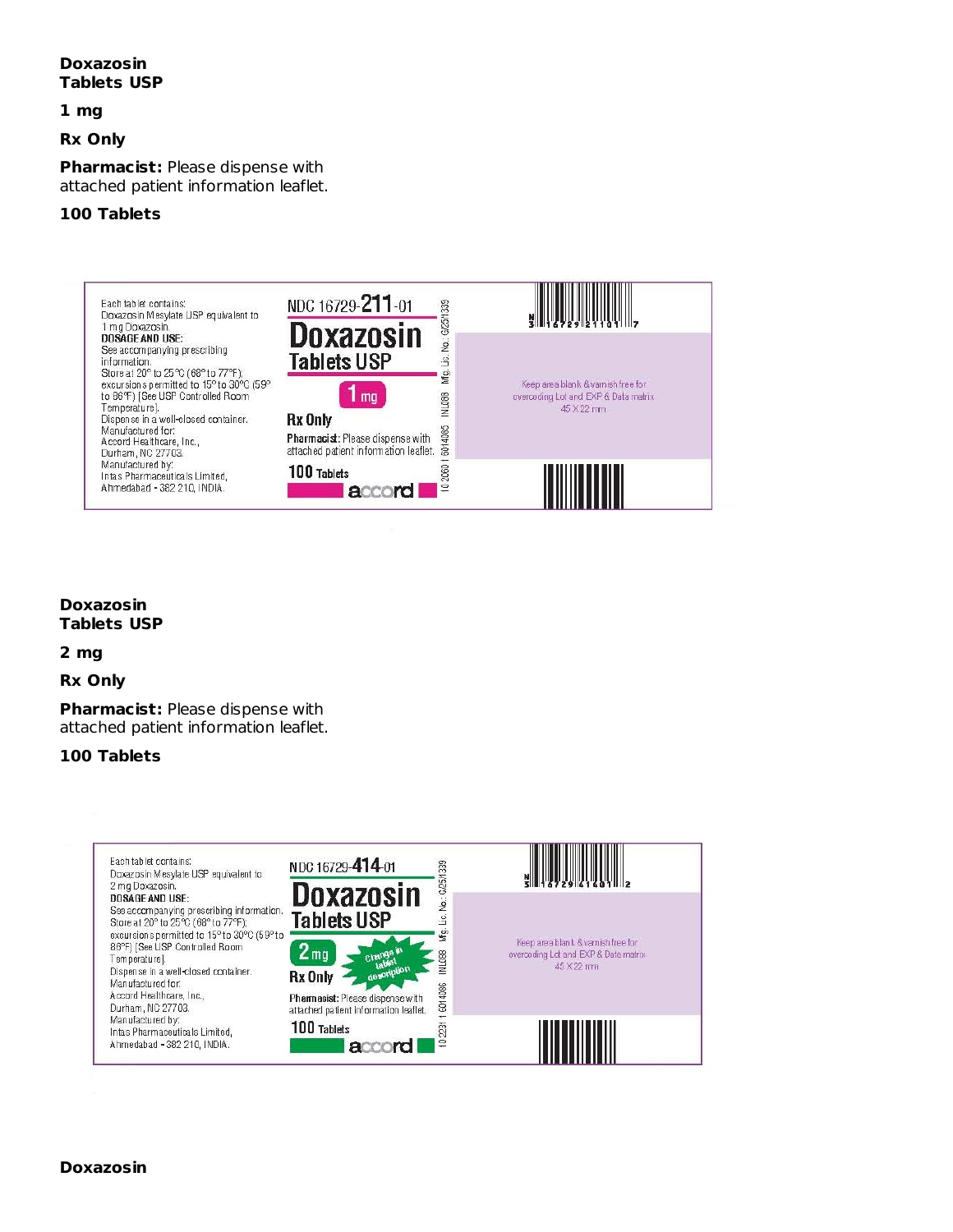#### **Tablets USP**

**4 mg**

#### **Rx Only**

**Pharmacist:** Please dispense with attached patient information leaflet.

#### **100 Tablets**



#### **Doxazosin Tablets USP**

#### **8 mg**

#### **Rx Only**

**Pharmacist:** Please dispense with attached patient information leaflet.

#### **100 Tablets**



| <b>DOXAZOSIN</b><br>doxazosin tablet |                         |                           |               |
|--------------------------------------|-------------------------|---------------------------|---------------|
| <b>Product Information</b>           |                         |                           |               |
| <b>Product Type</b>                  | HUMAN PRESCRIPTION DRUG | <b>Item Code (Source)</b> | NDC:16729-414 |
| <b>Route of Administration</b>       | ORAL                    |                           |               |
|                                      |                         |                           |               |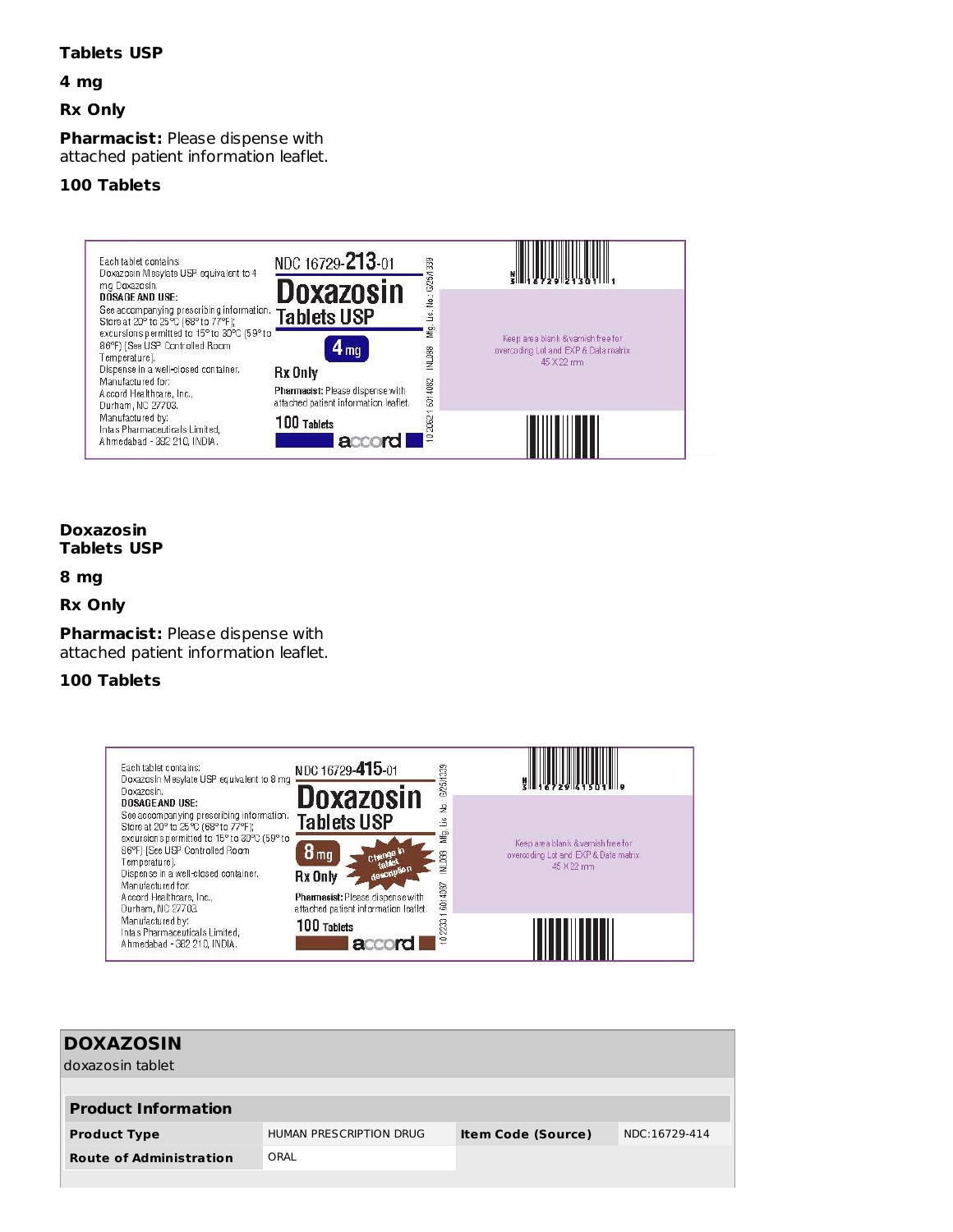| <b>Active Ingredient/Active Moiety</b>                |                          |                                                                     |                     |                                   |                 |                                   |
|-------------------------------------------------------|--------------------------|---------------------------------------------------------------------|---------------------|-----------------------------------|-----------------|-----------------------------------|
|                                                       |                          | <b>Ingredient Name</b>                                              |                     |                                   |                 | <b>Basis of Strength Strength</b> |
|                                                       |                          | DOXAZOSIN MESYLATE (UNII: 86P6PQK0MU) (DOXAZOSIN - UNII:NW1291F1W8) |                     | DOXAZ OSIN                        |                 | 2 <sub>mg</sub>                   |
| <b>Inactive Ingredients</b>                           |                          |                                                                     |                     |                                   |                 |                                   |
|                                                       |                          | <b>Ingredient Name</b>                                              |                     |                                   |                 | <b>Strength</b>                   |
| <b>CELLULOSE, MICROCRYSTALLINE (UNII: OP1R32D61U)</b> |                          |                                                                     |                     |                                   |                 |                                   |
| LACTOSE MONOHYDRATE (UNII: EWQ57Q8I5X)                |                          |                                                                     |                     |                                   |                 |                                   |
| <b>SODIUM LAURYL SULFATE (UNII: 368GB5141))</b>       |                          | <b>SODIUM STARCH GLYCOLATE TYPE A POTATO (UNII: 5856 3G2A2)</b>     |                     |                                   |                 |                                   |
| FERRIC OXIDE YELLOW (UNII: EX43802MRT)                |                          |                                                                     |                     |                                   |                 |                                   |
|                                                       |                          |                                                                     |                     |                                   |                 |                                   |
|                                                       |                          |                                                                     |                     |                                   |                 |                                   |
| <b>Product Characteristics</b>                        |                          |                                                                     |                     |                                   |                 |                                   |
| Color                                                 | yellow (Cream to yellow) |                                                                     | <b>Score</b>        |                                   | 2 pieces        |                                   |
| <b>Shape</b>                                          | <b>ROUND</b>             |                                                                     | <b>Size</b>         |                                   | 7 <sub>mm</sub> |                                   |
| Flavor<br><b>Contains</b>                             |                          |                                                                     | <b>Imprint Code</b> |                                   | C7              |                                   |
|                                                       |                          |                                                                     |                     |                                   |                 |                                   |
|                                                       |                          |                                                                     |                     |                                   |                 |                                   |
| <b>Packaging</b>                                      |                          |                                                                     |                     |                                   |                 |                                   |
| <b>Item Code</b><br>#                                 |                          | <b>Package Description</b>                                          |                     | <b>Marketing Start</b><br>Date    |                 | <b>Marketing End</b><br>Date      |
| $\mathbf{1}$                                          |                          | NDC:16729-414- 100 in 1 BOTTLE; Type 0: Not a Combination           | 06/14/2017          |                                   |                 |                                   |
| 01<br>NDC:16729-414-<br>2                             | Product                  | 1000 in 1 BOTTLE; Type 0: Not a Combination                         | 07/10/2017          |                                   |                 |                                   |
| 17                                                    | Product                  |                                                                     |                     |                                   |                 |                                   |
|                                                       |                          |                                                                     |                     |                                   |                 |                                   |
| <b>Marketing Information</b>                          |                          |                                                                     |                     |                                   |                 |                                   |
| Marketing                                             |                          | <b>Application Number or Monograph</b>                              |                     | <b>Marketing Start</b>            |                 | <b>Marketing End</b>              |
| Category<br><b>ANDA</b>                               | ANDA202824               | <b>Citation</b>                                                     | 06/14/2017          | Date                              |                 | <b>Date</b>                       |
|                                                       |                          |                                                                     |                     |                                   |                 |                                   |
|                                                       |                          |                                                                     |                     |                                   |                 |                                   |
| <b>DOXAZOSIN</b>                                      |                          |                                                                     |                     |                                   |                 |                                   |
| doxazosin tablet                                      |                          |                                                                     |                     |                                   |                 |                                   |
|                                                       |                          |                                                                     |                     |                                   |                 |                                   |
| <b>Product Information</b>                            |                          |                                                                     |                     |                                   |                 |                                   |
| <b>Product Type</b>                                   |                          | HUMAN PRESCRIPTION DRUG                                             |                     | <b>Item Code (Source)</b>         |                 | NDC:16729-211                     |
| <b>Route of Administration</b>                        |                          | ORAL                                                                |                     |                                   |                 |                                   |
|                                                       |                          |                                                                     |                     |                                   |                 |                                   |
| <b>Active Ingredient/Active Moiety</b>                |                          |                                                                     |                     |                                   |                 |                                   |
|                                                       |                          | <b>Ingredient Name</b>                                              |                     | <b>Basis of Strength Strength</b> |                 |                                   |
|                                                       |                          | DOXAZOSIN MESYLATE (UNII: 86P6PQK0MU) (DOXAZOSIN - UNII:NW1291F1W8) |                     | DOXAZ OSIN                        |                 | 1 <sub>mg</sub>                   |
|                                                       |                          |                                                                     |                     |                                   |                 |                                   |
|                                                       |                          |                                                                     |                     |                                   |                 |                                   |
| <b>Inactive Ingredients</b>                           |                          | <b>Ingredient Name</b>                                              |                     |                                   |                 | <b>Strength</b>                   |
| <b>CELLULOSE, MICROCRYSTALLINE (UNII: OP1R32D61U)</b> |                          |                                                                     |                     |                                   |                 |                                   |
| LACTOSE MONOHYDRATE (UNII: EWQ57Q8I5X)                |                          |                                                                     |                     |                                   |                 |                                   |
|                                                       |                          | <b>SODIUM STARCH GLYCOLATE TYPE A POTATO (UNII: 5856J3G2A2)</b>     |                     |                                   |                 |                                   |
| <b>SODIUM LAURYL SULFATE (UNII: 368GB5141J)</b>       |                          |                                                                     |                     |                                   |                 |                                   |
|                                                       |                          |                                                                     |                     |                                   |                 |                                   |
|                                                       |                          |                                                                     |                     |                                   |                 |                                   |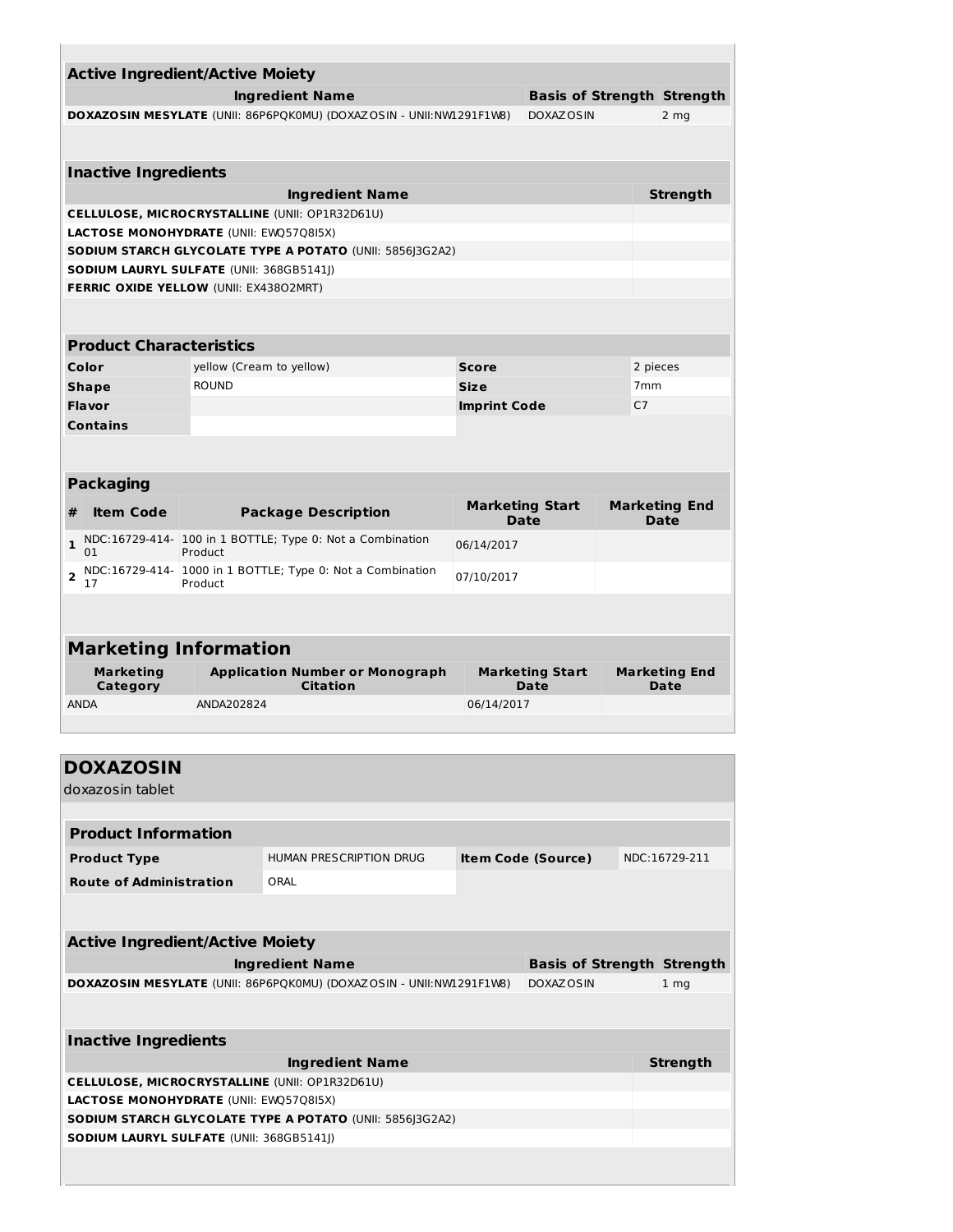| <b>Product Characteristics</b>                                      |                                                 |              |                                                            |                                |                           |                |                                   |
|---------------------------------------------------------------------|-------------------------------------------------|--------------|------------------------------------------------------------|--------------------------------|---------------------------|----------------|-----------------------------------|
|                                                                     | white (White to off white)<br>Color             |              |                                                            | <b>Score</b>                   |                           |                | 2 pieces                          |
|                                                                     | Shape                                           | <b>ROUND</b> |                                                            |                                | <b>Size</b>               |                | 7 <sub>mm</sub>                   |
| Flavor                                                              |                                                 |              |                                                            | <b>Imprint Code</b>            |                           | C <sub>3</sub> |                                   |
|                                                                     | <b>Contains</b>                                 |              |                                                            |                                |                           |                |                                   |
|                                                                     |                                                 |              |                                                            |                                |                           |                |                                   |
|                                                                     |                                                 |              |                                                            |                                |                           |                |                                   |
|                                                                     | <b>Packaging</b>                                |              |                                                            |                                |                           |                |                                   |
| #                                                                   | <b>Item Code</b>                                |              | <b>Package Description</b>                                 | <b>Marketing Start</b><br>Date |                           |                | <b>Marketing End</b><br>Date      |
| $\mathbf{1}$                                                        | 01                                              | Product      | NDC:16729-211- 100 in 1 BOTTLE; Type 0: Not a Combination  | 03/04/2015                     |                           |                |                                   |
| $\overline{2}$                                                      | 17                                              | Product      | NDC:16729-211- 1000 in 1 BOTTLE; Type 0: Not a Combination | 06/30/2016                     |                           |                |                                   |
|                                                                     |                                                 |              |                                                            |                                |                           |                |                                   |
|                                                                     |                                                 |              |                                                            |                                |                           |                |                                   |
|                                                                     | <b>Marketing Information</b>                    |              |                                                            |                                |                           |                |                                   |
|                                                                     | Marketing                                       |              | <b>Application Number or Monograph</b>                     |                                | <b>Marketing Start</b>    |                | <b>Marketing End</b>              |
|                                                                     | Category                                        |              | Citation                                                   |                                | Date                      | Date           |                                   |
|                                                                     | <b>ANDA</b>                                     | ANDA202824   |                                                            | 03/04/2015                     |                           |                |                                   |
|                                                                     |                                                 |              |                                                            |                                |                           |                |                                   |
|                                                                     |                                                 |              |                                                            |                                |                           |                |                                   |
|                                                                     | <b>DOXAZOSIN</b>                                |              |                                                            |                                |                           |                |                                   |
|                                                                     | doxazosin tablet                                |              |                                                            |                                |                           |                |                                   |
|                                                                     |                                                 |              |                                                            |                                |                           |                |                                   |
|                                                                     | <b>Product Information</b>                      |              |                                                            |                                |                           |                |                                   |
|                                                                     | <b>Product Type</b>                             |              | HUMAN PRESCRIPTION DRUG                                    |                                | <b>Item Code (Source)</b> |                | NDC:16729-213                     |
| <b>Route of Administration</b>                                      |                                                 |              | ORAL                                                       |                                |                           |                |                                   |
|                                                                     |                                                 |              |                                                            |                                |                           |                |                                   |
|                                                                     |                                                 |              |                                                            |                                |                           |                |                                   |
|                                                                     | <b>Active Ingredient/Active Moiety</b>          |              |                                                            |                                |                           |                |                                   |
|                                                                     |                                                 |              | <b>Ingredient Name</b>                                     |                                |                           |                | <b>Basis of Strength Strength</b> |
| DOXAZOSIN MESYLATE (UNII: 86P6PQK0MU) (DOXAZOSIN - UNII:NW1291F1W8) |                                                 |              |                                                            |                                | DOXAZ OSIN                |                | 4 mg                              |
|                                                                     |                                                 |              |                                                            |                                |                           |                |                                   |
|                                                                     |                                                 |              |                                                            |                                |                           |                |                                   |
|                                                                     | <b>Inactive Ingredients</b>                     |              |                                                            |                                |                           |                |                                   |
|                                                                     |                                                 |              | <b>Ingredient Name</b>                                     |                                |                           |                | <b>Strength</b>                   |
|                                                                     |                                                 |              | <b>CELLULOSE, MICROCRYSTALLINE (UNII: OP1R32D61U)</b>      |                                |                           |                |                                   |
|                                                                     | LACTOSE MONOHYDRATE (UNII: EWQ57Q8I5X)          |              | SODIUM STARCH GLYCOLATE TYPE A POTATO (UNII: 5856J3G2A2)   |                                |                           |                |                                   |
|                                                                     | <b>SODIUM LAURYL SULFATE (UNII: 368GB5141))</b> |              |                                                            |                                |                           |                |                                   |
|                                                                     | FERRIC OXIDE YELLOW (UNII: EX43802MRT)          |              |                                                            |                                |                           |                |                                   |
|                                                                     |                                                 |              |                                                            |                                |                           |                |                                   |
|                                                                     |                                                 |              |                                                            |                                |                           |                |                                   |
|                                                                     | <b>Product Characteristics</b>                  |              |                                                            |                                |                           |                |                                   |
|                                                                     | Color<br>yellow (Cream to yellow)               |              |                                                            | <b>Score</b>                   |                           |                | 2 pieces                          |
|                                                                     | <b>ROUND</b><br><b>Shape</b>                    |              |                                                            | <b>Size</b>                    |                           |                | 10 <sub>mm</sub>                  |
|                                                                     | Flavor                                          |              |                                                            | <b>Imprint Code</b>            |                           | C <sub>4</sub> |                                   |
|                                                                     | <b>Contains</b>                                 |              |                                                            |                                |                           |                |                                   |
|                                                                     |                                                 |              |                                                            |                                |                           |                |                                   |
|                                                                     |                                                 |              |                                                            |                                |                           |                |                                   |
|                                                                     | <b>Packaging</b>                                |              |                                                            |                                |                           |                |                                   |

|  | <b>Item Code</b> | <b>Package Description</b>                                            | <b>Marketing Start</b><br><b>Date</b> | <b>Marketing End</b><br><b>Date</b> |
|--|------------------|-----------------------------------------------------------------------|---------------------------------------|-------------------------------------|
|  | 01               | NDC:16729-213- 100 in 1 BOTTLE; Type 0: Not a Combination<br>Product  | 04/22/2015                            |                                     |
|  |                  | NDC:16729-213- 1000 in 1 BOTTLE; Type 0: Not a Combination<br>Product | 07/28/2016                            |                                     |
|  |                  |                                                                       |                                       |                                     |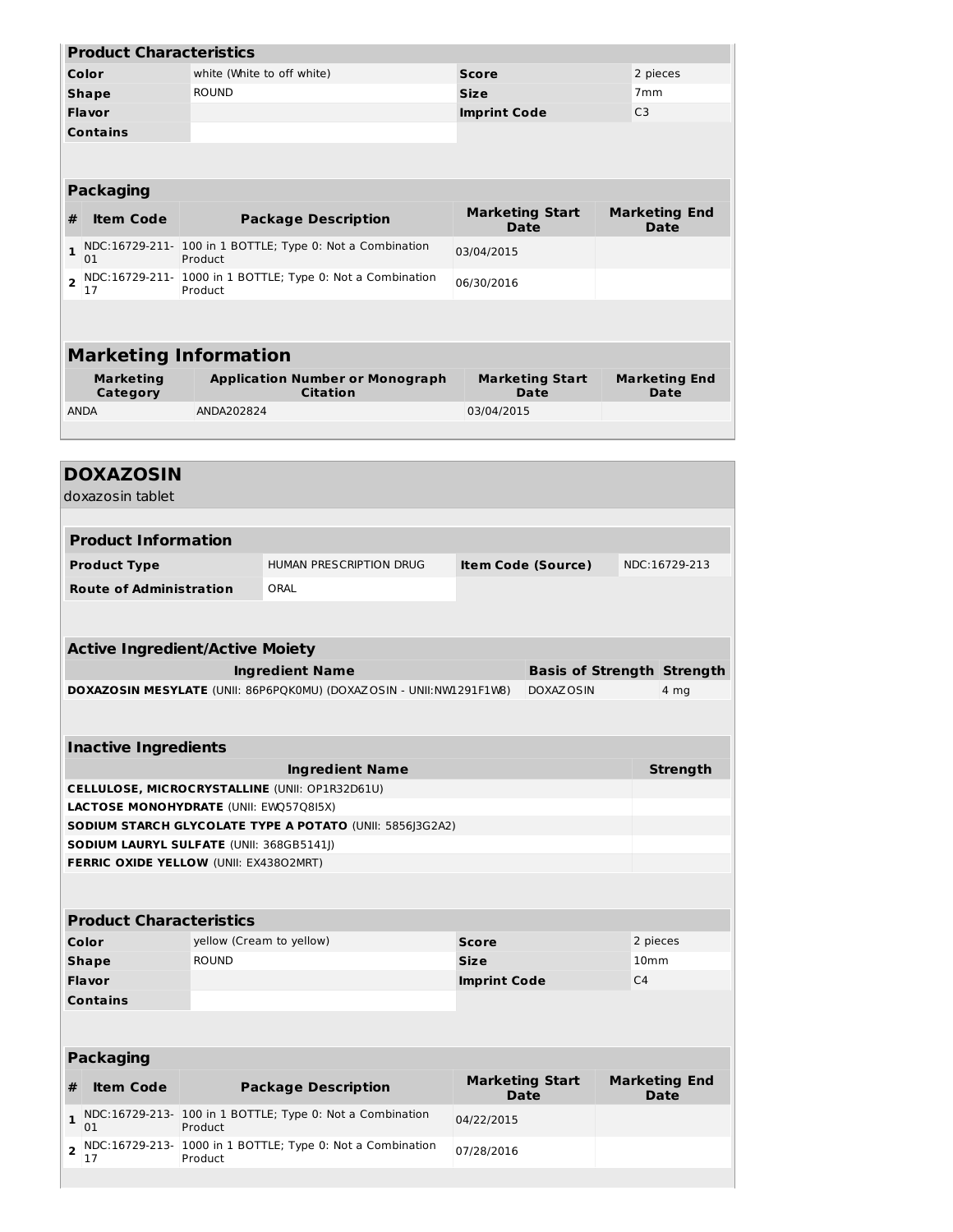| <b>Marketing Information</b> |                                                           |                                |                              |  |  |
|------------------------------|-----------------------------------------------------------|--------------------------------|------------------------------|--|--|
| <b>Marketing</b><br>Category | <b>Application Number or Monograph</b><br><b>Citation</b> | <b>Marketing Start</b><br>Date | <b>Marketing End</b><br>Date |  |  |
| <b>ANDA</b>                  | ANDA202824                                                | 04/22/2015                     |                              |  |  |
|                              |                                                           |                                |                              |  |  |

|                                       | <b>DOXAZOSIN</b>                                |                                                      |                                                                     |                                    |                                       |                  |                                     |  |  |
|---------------------------------------|-------------------------------------------------|------------------------------------------------------|---------------------------------------------------------------------|------------------------------------|---------------------------------------|------------------|-------------------------------------|--|--|
|                                       | doxazosin tablet                                |                                                      |                                                                     |                                    |                                       |                  |                                     |  |  |
|                                       |                                                 |                                                      |                                                                     |                                    |                                       |                  |                                     |  |  |
|                                       | <b>Product Information</b>                      |                                                      |                                                                     |                                    |                                       |                  |                                     |  |  |
|                                       | <b>Product Type</b>                             | HUMAN PRESCRIPTION DRUG<br><b>Item Code (Source)</b> |                                                                     |                                    |                                       |                  | NDC:16729-415                       |  |  |
|                                       | <b>Route of Administration</b>                  |                                                      | <b>ORAL</b>                                                         |                                    |                                       |                  |                                     |  |  |
|                                       |                                                 |                                                      |                                                                     |                                    |                                       |                  |                                     |  |  |
|                                       | <b>Active Ingredient/Active Moiety</b>          |                                                      |                                                                     |                                    |                                       |                  |                                     |  |  |
|                                       |                                                 |                                                      | <b>Ingredient Name</b>                                              | <b>Basis of Strength Strength</b>  |                                       |                  |                                     |  |  |
|                                       |                                                 |                                                      | DOXAZOSIN MESYLATE (UNII: 86P6POK0MU) (DOXAZOSIN - UNII:NW1291F1W8) |                                    | DOXAZ OSIN                            |                  | 8 mg                                |  |  |
|                                       | <b>Inactive Ingredients</b>                     |                                                      |                                                                     |                                    |                                       |                  |                                     |  |  |
|                                       |                                                 |                                                      | <b>Ingredient Name</b>                                              |                                    |                                       |                  | <b>Strength</b>                     |  |  |
|                                       |                                                 |                                                      | CELLULOSE, MICROCRYSTALLINE (UNII: OP1R32D61U)                      |                                    |                                       |                  |                                     |  |  |
|                                       | <b>LACTOSE MONOHYDRATE (UNII: EWQ57Q8I5X)</b>   |                                                      |                                                                     |                                    |                                       |                  |                                     |  |  |
|                                       | <b>SODIUM LAURYL SULFATE (UNII: 368GB5141J)</b> |                                                      | SODIUM STARCH GLYCOLATE TYPE A POTATO (UNII: 5856]3G2A2)            |                                    |                                       |                  |                                     |  |  |
|                                       |                                                 |                                                      |                                                                     |                                    |                                       |                  |                                     |  |  |
|                                       | <b>Product Characteristics</b>                  |                                                      |                                                                     |                                    |                                       |                  |                                     |  |  |
| white ( White to off white )<br>Color |                                                 |                                                      |                                                                     | <b>Score</b>                       |                                       |                  | 2 pieces                            |  |  |
| <b>Shape</b><br><b>ROUND</b>          |                                                 |                                                      |                                                                     | <b>Size</b><br><b>Imprint Code</b> |                                       | 10 <sub>mm</sub> |                                     |  |  |
| <b>Flavor</b><br><b>Contains</b>      |                                                 |                                                      |                                                                     |                                    |                                       | C <sub>5</sub>   |                                     |  |  |
|                                       |                                                 |                                                      |                                                                     |                                    |                                       |                  |                                     |  |  |
|                                       |                                                 |                                                      |                                                                     |                                    |                                       |                  |                                     |  |  |
|                                       | <b>Packaging</b>                                |                                                      |                                                                     |                                    |                                       |                  |                                     |  |  |
| #                                     | <b>Item Code</b>                                |                                                      | <b>Package Description</b>                                          | <b>Marketing Start</b><br>Date     |                                       |                  | <b>Marketing End</b><br>Date        |  |  |
| 1                                     | 01                                              | Product                                              | NDC:16729-415- 100 in 1 BOTTLE; Type 0: Not a Combination           | 07/10/2017                         |                                       |                  |                                     |  |  |
| $\overline{a}$                        | NDC:16729-415-<br>17                            | Product                                              | 1000 in 1 BOTTLE; Type 0: Not a Combination                         | 07/10/2017                         |                                       |                  |                                     |  |  |
|                                       |                                                 |                                                      |                                                                     |                                    |                                       |                  |                                     |  |  |
| <b>Marketing Information</b>          |                                                 |                                                      |                                                                     |                                    |                                       |                  |                                     |  |  |
|                                       | <b>Marketing</b><br>Category                    |                                                      | <b>Application Number or Monograph</b><br><b>Citation</b>           |                                    | <b>Marketing Start</b><br><b>Date</b> |                  | <b>Marketing End</b><br><b>Date</b> |  |  |
|                                       | <b>ANDA</b>                                     | ANDA202824                                           |                                                                     | 07/10/2017                         |                                       |                  |                                     |  |  |
|                                       |                                                 |                                                      |                                                                     |                                    |                                       |                  |                                     |  |  |

**Labeler -** Accord Healthcare Inc. (604222237)

**Registrant -** Accord Healthcare Inc. (604222237)

| <b>Establishment</b> |                |               |                                                      |  |  |
|----------------------|----------------|---------------|------------------------------------------------------|--|--|
| <b>Name</b>          | <b>Address</b> | <b>ID/FEI</b> | <b>Business Operations</b>                           |  |  |
| Intas                |                |               | manufacture(16720.211.16720.414.16720.212.16720.415) |  |  |